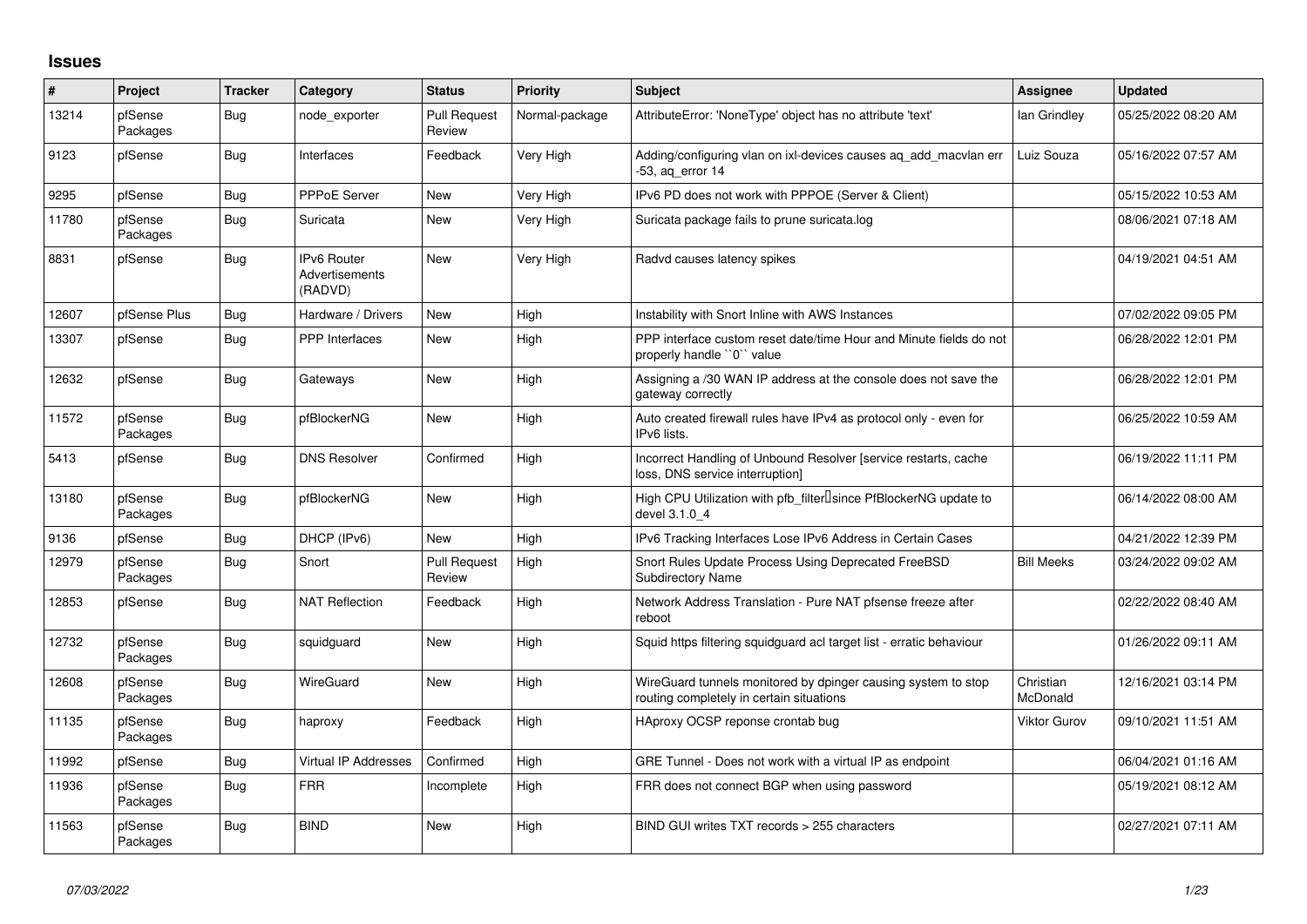| $\pmb{\#}$ | Project             | <b>Tracker</b> | Category                        | <b>Status</b> | <b>Priority</b> | <b>Subject</b>                                                                                                                                                                | <b>Assignee</b>     | <b>Updated</b>      |
|------------|---------------------|----------------|---------------------------------|---------------|-----------------|-------------------------------------------------------------------------------------------------------------------------------------------------------------------------------|---------------------|---------------------|
| 11158      | pfSense<br>Packages | <b>Bug</b>     | <b>FRR</b>                      | <b>New</b>    | High            | <b>FRR Prefix Lists</b>                                                                                                                                                       |                     | 12/30/2020 04:55 PM |
| 8964       | pfSense             | Bug            | <b>IPsec</b>                    | New           | High            | IPsec async cryptography advanced setting - TCP traffic not<br>passing through                                                                                                | Luiz Souza          | 12/08/2020 12:09 PM |
| 10760      | pfSense<br>Packages | <b>Bug</b>     | <b>BIND</b>                     | <b>New</b>    | High            | pfSense BIND 9.14.12 server terminates due to assertion failure                                                                                                               |                     | 07/11/2020 04:53 PM |
| 10252      | pfSense<br>Packages | Bug            | pfBlockerNG                     | <b>New</b>    | High            | pfblockerng-devel                                                                                                                                                             |                     | 02/11/2020 05:18 PM |
| 9724       | pfSense<br>Packages | <b>Bug</b>     | pfBlockerNG                     | <b>New</b>    | High            | pfblockerng-firewall-filter-service-will-not-start                                                                                                                            |                     | 09/05/2019 06:32 AM |
| 8513       | pfSense<br>Packages | <b>Bug</b>     | FreeRADIUS                      | <b>New</b>    | High            | Freeradius 3.x Idap problem                                                                                                                                                   |                     | 02/18/2019 05:22 PM |
| 6988       | pfSense<br>Packages | <b>Bug</b>     | Snort                           | <b>New</b>    | High            | SNORT Package PHP memory error                                                                                                                                                |                     | 06/28/2018 10:00 PM |
| 8438       | pfSense<br>Packages | <b>Bug</b>     | haproxy                         | <b>New</b>    | High            | haproxy: can't use ACL for cert with http-response actions                                                                                                                    |                     | 05/24/2018 01:12 PM |
| 8158       | pfSense             | Bug            | Interfaces                      | <b>New</b>    | High            | IPv6 Track Interface issue with more than one WAN-Gateway and a<br>number of internal interfaces at least track interface from one<br>interface does not work on regular base |                     | 12/03/2017 09:00 AM |
| 8089       | pfSense             | <b>Bug</b>     | Interfaces                      | New           | High            | VLAN page breaks after config restore to new hardware.                                                                                                                        |                     | 11/21/2017 01:38 PM |
| 8050       | pfSense             | <b>Bug</b>     | Interfaces                      | New           | High            | Enabling bridge while interfaces have link freezes console                                                                                                                    |                     | 11/03/2017 04:38 PM |
| 7730       | pfSense             | <b>Bug</b>     | Interfaces                      | New           | High            | 2.3.4 1 greX: loop detected when hit save on filter rules or<br>interfaces                                                                                                    |                     | 07/27/2017 08:16 AM |
| 7388       | pfSense<br>Packages | Bug            | Suricata                        | <b>New</b>    | High            | Suricata does not property recognize MTU for PPPOE interfaces                                                                                                                 |                     | 03/15/2017 05:17 AM |
| 5355       | pfSense             | Bug            | <b>IPsec</b>                    | <b>New</b>    | High            | on Dynamic WAN IP (DHCP Client) it takes 10 minutes before<br>Phase1 reconnects                                                                                               |                     | 07/08/2016 10:29 PM |
| 4845       | pfSense             | <b>Bug</b>     | CARP                            | Confirmed     | High            | CARP preemption doesn't switch to backup where connectivity<br>between systems is lost but not NIC link                                                                       |                     | 07/28/2015 07:55 AM |
| 13332      | pfSense Plus        | <b>Bug</b>     | Build / Release                 | <b>New</b>    | Normal          | HAProxy Broken after v22.05 and HAProxy v0.61 3                                                                                                                               |                     | 07/02/2022 11:34 PM |
| 13282      | pfSense Plus        | <b>Bug</b>     | Aliases / Tables                | <b>New</b>    | Normal          | FQDN Aliases Break if an Invalid Domain is Present in the Chain                                                                                                               | Reid Linnemann      | 07/02/2022 08:50 PM |
| 11098      | pfSense<br>Packages | <b>Bug</b>     | Backup                          | Feedback      | Normal          | Backup Files and Directories plugin crashes firewall if /root<br>specified as backup location                                                                                 | <b>Viktor Gurov</b> | 07/02/2022 08:41 PM |
| 13330      | pfSense             | <b>Bug</b>     | <b>Traffic Shaper</b><br>(ALTQ) | <b>New</b>    | Normal          | Traffic Shaper Wizard is broken                                                                                                                                               |                     | 07/02/2022 11:33 AM |
| 13329      | pfSense             | <b>Bug</b>     | <b>Traffic Shaper</b><br>(ALTQ) | New           | Normal          | Traffic shaping Wizard sets invalid values for qVoip queue                                                                                                                    |                     | 07/02/2022 09:11 AM |
| 13328      | pfSense Plus        | Bug            | Gateways                        | New           | Normal          | Wireguard Site-to-Site broken after upgrade to 22.05                                                                                                                          |                     | 07/02/2022 04:02 AM |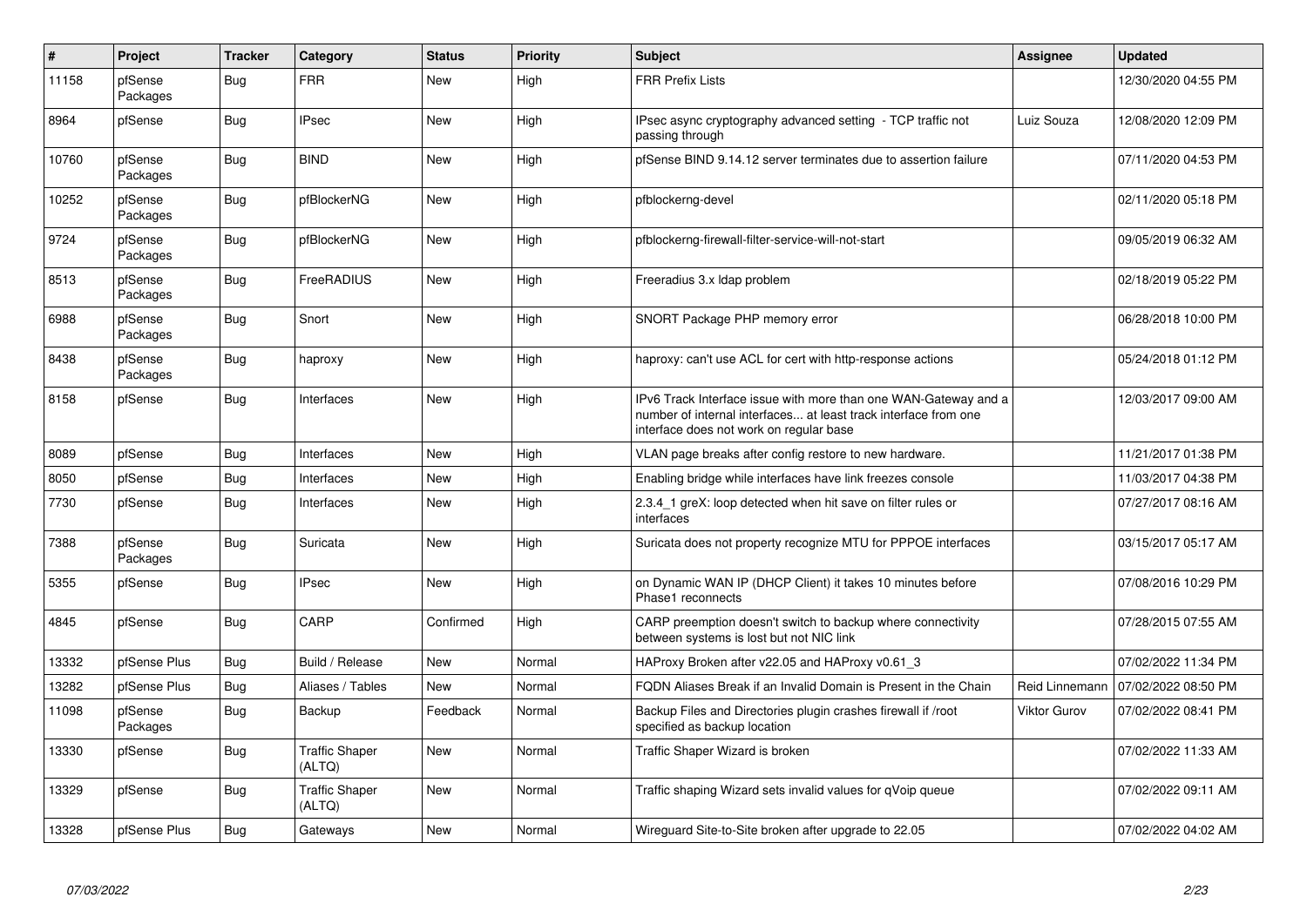| #     | Project             | <b>Tracker</b> | Category                  | <b>Status</b>                 | <b>Priority</b> | <b>Subject</b>                                                                                                                                 | <b>Assignee</b>                | <b>Updated</b>      |
|-------|---------------------|----------------|---------------------------|-------------------------------|-----------------|------------------------------------------------------------------------------------------------------------------------------------------------|--------------------------------|---------------------|
| 13327 | pfSense             | Bug            | OpenVPN                   | New                           | Normal          | Valid OpenVPN client connections rejected due to extraneous<br>output to ovpn auth verify                                                      |                                | 07/01/2022 06:12 PM |
| 12959 | pfSense             | <b>Bug</b>     | DHCP (IPv4)               | Feedback                      | Normal          | dhcplease process wrongly update host file if client-hostname is<br>empty                                                                      |                                | 07/01/2022 09:10 AM |
| 13325 | pfSense Plus        | Bug            | Dashboard                 | New                           | Normal          | System Information Widget Reloading                                                                                                            |                                | 06/30/2022 12:00 PM |
| 13317 | pfSense             | <b>Bug</b>     | PHP Interpreter           | Feedback                      | Normal          | 'array_filter'' PHP Errors in "interfaces.inc"                                                                                                 | Reid Linnemann                 | 06/30/2022 11:46 AM |
| 13323 | pfSense             | <b>Bug</b>     | <b>Captive Portal</b>     | New                           | Normal          | Captive Portal breaks policy based routing for mac address<br>bypassed clients after upgrade to 22.05                                          | <b>Kristof Provost</b>         | 06/30/2022 09:46 AM |
| 13321 | pfSense             | <b>Bug</b>     | DHCP (IPv4)               | Pull Request<br>Review        | Normal          | dhcpleases handles duplicate hostnames incorrectly                                                                                             |                                | 06/30/2022 07:06 AM |
| 12747 | pfSense             | <b>Bug</b>     | Logging                   | New                           | Normal          | System log is filled by sshguard                                                                                                               |                                | 06/30/2022 05:21 AM |
| 12811 | pfSense             | <b>Bug</b>     | Gateway Monitoring        | New                           | Normal          | Services are not restarted when PPP interfaces connect                                                                                         | Jim Pingle                     | 06/30/2022 03:18 AM |
| 13228 | pfSense             | <b>Bug</b>     | Interfaces                | New                           | Normal          | Recovering interface gateway may not be added back into gateway<br>groups and rules when expected                                              | Jim Pingle                     | 06/29/2022 04:31 PM |
| 13320 | pfSense Plus        | Bug            | Gateways                  | New                           | Normal          | IP aliases with a CARP VIP parent are not available as VIP choices<br>for gateway groups                                                       |                                | 06/29/2022 02:03 PM |
| 13132 | pfSense             | <b>Bug</b>     | Backup / Restore          | New                           | Normal          | Two SSHDATA Sections in Restored Config Breaks Unit                                                                                            | Jim Pingle                     | 06/29/2022 07:53 AM |
| 13093 | pfSense             | <b>Bug</b>     | Authentication            | In Progress                   | Normal          | LDAP authentication fails with extended query and RFC2307 group<br>lookups enabled                                                             | Chris Linstruth                | 06/28/2022 06:09 PM |
| 13154 | pfSense<br>Packages | Bug            | pfBlockerNG               | Confirmed                     | Normal          | pfBlocker causing excessive CPU load                                                                                                           |                                | 06/28/2022 01:14 PM |
| 13310 | pfSense             | Bug            | Rules / NAT               | Feedback                      | Normal          | Each line in the NPt destination IPv6 prefix list also contains the<br>network of the previous line when multiple choices are present          | Jim Pingle                     | 06/28/2022 12:01 PM |
| 13303 | pfSense             | <b>Bug</b>     | Dynamic DNS               | Pull Request<br>Review        | Normal          | DynDNS - DNSExit no longer working                                                                                                             | Koen Zomers                    | 06/28/2022 12:01 PM |
| 13298 | pfSense             | <b>Bug</b>     | Dynamic DNS               | <b>Pull Request</b><br>Review | Normal          | Dynv6 does not check response code when updating                                                                                               | <b>Tiago Beling</b><br>d'Avila | 06/28/2022 12:01 PM |
| 13295 | pfSense             | Bug            | <b>Gateway Monitoring</b> | Pull Request<br>Review        | Normal          | Incorrect function parameters for "get dpinger status()" call in<br>`gwlb.inc``                                                                |                                | 06/28/2022 12:01 PM |
| 13254 | pfSense             | <b>Bug</b>     | <b>DNS Resolver</b>       | New                           | Normal          | DNS resolver does not update "unbound.conf" file during link<br>down events                                                                    |                                | 06/28/2022 12:01 PM |
| 13253 | pfSense             | <b>Bug</b>     | DHCP (IPv6)               | <b>New</b>                    | Normal          | 'dhcp6c' is not restarted when applying settings when multiple<br>WANs are configured for DHCP6                                                |                                | 06/28/2022 12:01 PM |
| 13243 | pfSense             | Bug            | OpenVPN                   | <b>Pull Request</b><br>Review | Normal          | OpenVPN status for multi-user VPN shows info icon to display<br>RADIUS rules when there are none to display                                    | Marcos<br>Mendoza              | 06/28/2022 12:01 PM |
| 13240 | pfSense             | <b>Bug</b>     | Rules / NAT               | New                           | Normal          | User is forced to pick an NPt destination IPv6 prefix length even<br>when choosing a drop-down entry which contains a defined prefix<br>length | Jim Pingle                     | 06/28/2022 12:01 PM |
| 13225 | pfSense             | Bug            | Interfaces                | New                           | Normal          | Bridges with QinQ interfaces not properly set up at boot                                                                                       | <b>Viktor Gurov</b>            | 06/28/2022 12:01 PM |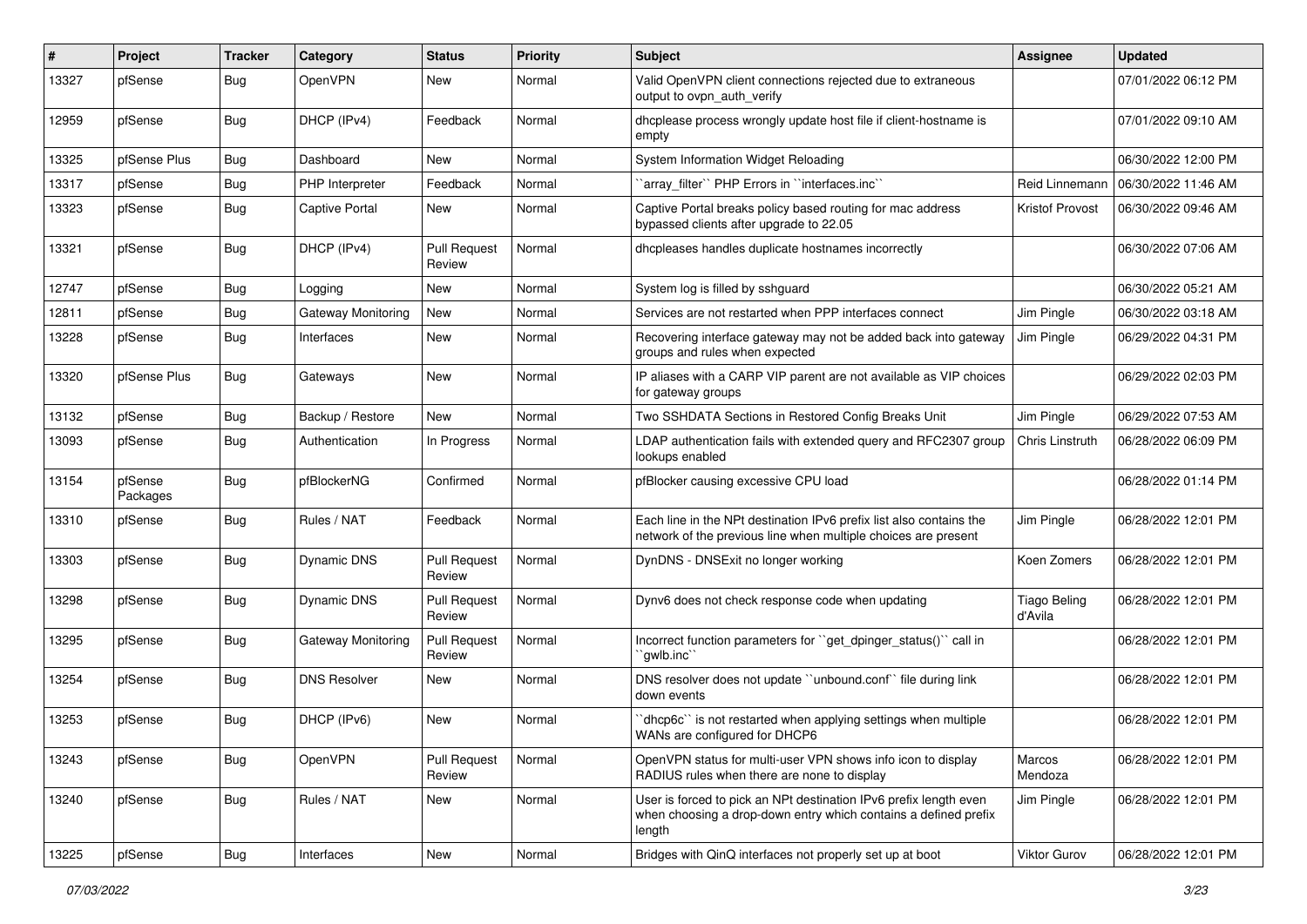| #     | Project      | <b>Tracker</b>   | Category                  | <b>Status</b>                 | Priority | Subject                                                                                                          | <b>Assignee</b>     | <b>Updated</b>      |
|-------|--------------|------------------|---------------------------|-------------------------------|----------|------------------------------------------------------------------------------------------------------------------|---------------------|---------------------|
| 13218 | pfSense      | <b>Bug</b>       | Interfaces                | <b>Pull Request</b><br>Review | Normal   | GIF-based interface MTU is assigned to parent interface on boot<br>when parent interface is a LAGG               | Viktor Gurov        | 06/28/2022 12:01 PM |
| 13102 | pfSense      | <b>Bug</b>       | <b>IPsec</b>              | New                           | Normal   | Deleting an IPSec tunnel doesn't destroy the SA (SADs/SPDs),<br>causes crash in status_ipsec.php                 | <b>Viktor Gurov</b> | 06/28/2022 12:01 PM |
| 13076 | pfSense      | <b>Bug</b>       | <b>Gateway Monitoring</b> | New                           | Normal   | Marking a gateway as down does not affect IPsec entries using<br>gateway groups                                  |                     | 06/28/2022 12:01 PM |
| 13014 | pfSense      | Bug              | <b>IPsec</b>              | New                           | Normal   | Charon.vici can get in a bad state                                                                               | Mateusz Guzik       | 06/28/2022 12:01 PM |
| 12960 | pfSense      | <b>Bug</b>       | Installer                 | New                           | Normal   | VGA installer image defaults to serial console, serial console is<br>default in GUI settings                     |                     | 06/28/2022 12:01 PM |
| 12947 | pfSense      | <b>Bug</b>       | DHCP (IPv6)               | Pull Request<br>Review        | Normal   | DHCP6 client does not take any action if the interface IPv6 address<br>changes during renewal                    |                     | 06/28/2022 12:01 PM |
| 12942 | pfSense      | <b>Bug</b>       | Gateways                  | New                           | Normal   | Code to kill states for old gateway when reconnecting an interface<br>is incorrect                               | Jim Pingle          | 06/28/2022 12:01 PM |
| 12920 | pfSense      | <b>Bug</b>       | Gateway Monitoring        | <b>Pull Request</b><br>Review | Normal   | Gateway behavior differs when the gateway does not exist in<br>config.xml                                        | <b>Viktor Gurov</b> | 06/28/2022 12:01 PM |
| 12737 | pfSense      | <b>Bug</b>       | Certificates              | New                           | Normal   | CApath is not defined by default in curl                                                                         |                     | 06/28/2022 12:01 PM |
| 12673 | pfSense      | <b>Bug</b>       | Dashboard                 | <b>Pull Request</b><br>Review | Normal   | Firewall Logs Widget fails to update at intervals below 5 seconds.                                               | <b>Viktor Gurov</b> | 06/28/2022 12:01 PM |
| 12645 | pfSense      | <b>Bug</b>       | <b>IPsec</b>              | New                           | Normal   | `filterdns`` does not monitor remote IPsec gateways for IPv6<br>address changes                                  | Viktor Gurov        | 06/28/2022 12:01 PM |
| 12612 | pfSense      | <b>Bug</b>       | <b>DNS Resolver</b>       | New                           | Normal   | DNS Resolver is restarted during every "rc.newwanip" event                                                       |                     | 06/28/2022 12:01 PM |
| 12464 | pfSense      | <b>Bug</b>       | Logging                   | <b>Pull Request</b><br>Review | Normal   | Syslog Auth messages are sent as Emergency Level                                                                 |                     | 06/28/2022 12:01 PM |
| 12385 | pfSense      | <b>Bug</b>       | Virtual IP Addresses      | Pull Request<br>Review        | Normal   | deleteVIP() does not check 1:1 NAT and Outbound NAT rules                                                        | Viktor Gurov        | 06/28/2022 12:01 PM |
| 12335 | pfSense      | <b>Bug</b>       | <b>IPsec</b>              | New                           | Normal   | IPsec DNS inefficiency                                                                                           | Jim Pingle          | 06/28/2022 12:01 PM |
| 12225 | pfSense      | Bug              | Authentication            | Pull Request<br>Review        | Normal   | Group membership field is not needed for remote groups                                                           | Viktor Gurov        | 06/28/2022 12:01 PM |
| 12079 | pfSense      | <b>Bug</b>       | <b>IGMP Proxy</b>         | New                           | Normal   | IGMPProxy: kernel panic, Sleeping thread owns a non-sleepable<br>lock                                            | Mateusz Guzik       | 06/28/2022 12:01 PM |
| 11539 | pfSense      | Bug              | <b>IPsec</b>              | Feedback                      | Normal   | Mobile IPsec "split include" value of 0.0.0.0/0 causes some clients<br>to fail                                   | Jim Pingle          | 06/28/2022 12:01 PM |
| 11296 | pfSense      | <sub>I</sub> Bug | Routing                   | New                           | Normal   | Static route targets may still reachable via default route when the<br>gateway they should route through is down | Viktor Gurov        | 06/28/2022 12:01 PM |
| 11091 | pfSense      | <b>Bug</b>       | Interfaces                | New                           | Normal   | Interfaces set as disabled in the configuration have an UP status in<br>the operating system at boot             | <b>Viktor Gurov</b> | 06/28/2022 12:01 PM |
| 3132  | pfSense      | <b>Bug</b>       | <b>Gateway Monitoring</b> | In Progress                   | Normal   | Gateway events for IPv6 affect IPv4 services and vice versa                                                      | Viktor Gurov        | 06/28/2022 12:01 PM |
| 11626 | pfSense Plus | <b>Bug</b>       | Authentication            | New                           | Normal   | Google LDAP connection failed due to lack of SNI for TLS 1.3                                                     | Luiz Souza          | 06/27/2022 07:23 AM |
| 8207  | pfSense      | <b>Bug</b>       | <b>Operating System</b>   | New                           | Normal   | 2.4 cannot boot as a Xen VM with more than 7 NICs                                                                |                     | 06/25/2022 05:42 PM |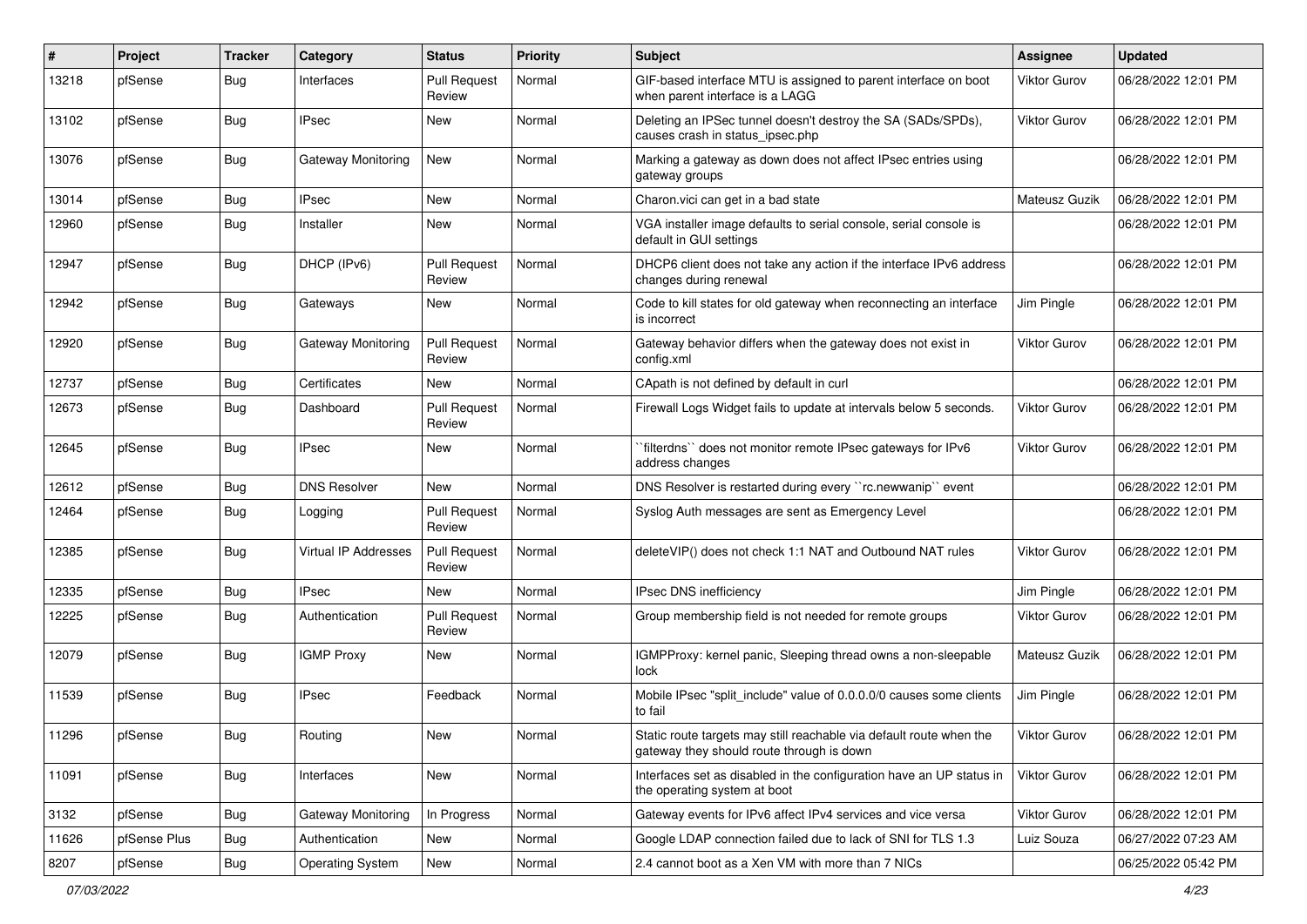| #     | Project             | <b>Tracker</b> | Category                        | <b>Status</b> | <b>Priority</b> | <b>Subject</b>                                                                                                       | <b>Assignee</b> | <b>Updated</b>      |
|-------|---------------------|----------------|---------------------------------|---------------|-----------------|----------------------------------------------------------------------------------------------------------------------|-----------------|---------------------|
| 9626  | pfSense             | Bug            | Web Interface                   | New           | Normal          | When deny write permission is assigned to a user, there is no error<br>feedback if the user tries to write something |                 | 06/25/2022 05:41 PM |
| 13003 | pfSense             | <b>Bug</b>     | Hardware / Drivers              | New           | Normal          | Malicious Driver Detection event on ixl driver                                                                       |                 | 06/25/2022 05:00 PM |
| 13288 | pfSense             | <b>Bug</b>     | Configuration<br>Backend        | New           | Normal          | Encode FreeRADIUS Custom Options                                                                                     |                 | 06/20/2022 10:36 AM |
| 12982 | pfSense<br>Packages | <b>Bug</b>     | FreeRADIUS                      | New           | Normal          | FreeRadius RadReply table entries missing from pf                                                                    |                 | 06/19/2022 05:38 PM |
| 13280 | pfSense             | Bug            | Unknown                         | New           | Normal          | Entries duplicated in /boot/loader.conf                                                                              |                 | 06/19/2022 11:11 AM |
| 13279 | pfSense             | <b>Bug</b>     | Interfaces                      | New           | Normal          | DHCP config override affects Gateway installation.                                                                   |                 | 06/17/2022 07:25 AM |
| 13167 | pfSense             | <b>Bug</b>     | Dynamic DNS                     | New           | Normal          | phpDynDNS: DigitalOcean ddns update fails (bad request, invalid<br>character '-' in request_id)                      |                 | 06/16/2022 09:30 PM |
| 13277 | pfSense             | Bug            | <b>IGMP Proxy</b>               | New           | Normal          | IGMP Proxy webConfigurator Page Always Produces Error                                                                |                 | 06/16/2022 07:50 PM |
| 13276 | pfSense             | <b>Bug</b>     | <b>IGMP Proxy</b>               | New           | Normal          | IGMP Proxy Error Message for Logging Links to System Log<br>Instead of Routing Log                                   |                 | 06/16/2022 07:48 PM |
| 13273 | pfSense             | <b>Bug</b>     | DHCP (IPv4)                     | New           | Normal          | dhclient can use conflicting recorded leases                                                                         |                 | 06/14/2022 11:07 AM |
| 13267 | pfSense             | <b>Bug</b>     | OpenVPN                         | New           | Normal          | dpinger continues to run on OpenVPN gateway after OpenVPN<br>service is stopped.                                     |                 | 06/12/2022 02:49 PM |
| 13074 | pfSense Plus        | <b>Bug</b>     | Cryptographic<br>Modules        | New           | Normal          | AES-GCM with SafeXcel on Netgate 2100 causes MBUF overload                                                           |                 | 06/12/2022 11:14 AM |
| 13252 | pfSense             | Bug            | Upgrade                         | New           | Normal          | reduce frequency of php-fpm socket connection attempts from<br>check reload status                                   |                 | 06/12/2022 11:11 AM |
| 13206 | pfSense Plus        | Bug            | Hardware / Drivers              | New           | Normal          | SG-3100 LED GPIO hangs                                                                                               |                 | 06/11/2022 07:01 PM |
| 13088 | pfSense             | Bug            | OpenVPN                         | New           | Normal          | OpenVPN Client Overrides: properly hide/show form fields                                                             | Jim Pingle      | 06/08/2022 09:15 AM |
| 10436 | pfSense<br>Packages | <b>Bug</b>     | softflowd                       | New           | Normal          | softflowd no longer sends flow data after upgrade (v0.9.9_1 -><br>v1.0.0                                             |                 | 06/07/2022 12:25 AM |
| 12878 | pfSense             | Bug            | <b>Traffic Shaper</b><br>(ALTQ) | Incomplete    | Normal          | Traffic shaping by interface, route queue bandwidth inbound, out by<br>a large factor.                               |                 | 06/06/2022 07:03 AM |
| 13249 | pfSense             | <b>Bug</b>     | Console Menu                    | New           | Normal          | Running playback comands multiple times results in PHP error                                                         |                 | 06/06/2022 07:02 AM |
| 12974 | pfSense Plus        | <b>Bug</b>     | Installer                       | New           | Normal          | Typing anything into 1100/2100 recovery installer causes process<br>to stop                                          |                 | 06/05/2022 04:10 PM |
| 12095 | pfSense             | <b>Bug</b>     | Authentication                  | <b>New</b>    | Normal          | Memory leak in pcscd                                                                                                 |                 | 06/01/2022 01:01 PM |
| 13237 | pfSense             | <b>Bug</b>     | DHCP (IPv6)                     | New           | Normal          | dhcp6c script cannot be executed safely                                                                              |                 | 06/01/2022 11:20 AM |
| 13215 | pfSense             | Bug            | Captive Portal                  | Assigned      | Normal          | Allowed MAC/IP/Hostname traffic counts for authorized users                                                          | Reid Linnemann  | 05/31/2022 05:31 PM |
| 13233 | pfSense Plus        | <b>Bug</b>     | OpenVPN                         | Feedback      | Normal          | OpenVPN DCO connection fails with Auth Digest Algorithm set to<br><b>SHA512</b>                                      |                 | 05/31/2022 03:39 PM |
| 13226 | pfSense             | <b>Bug</b>     | Captive Portal                  | Confirmed     | Normal          | Captive Portal doesn't disconnect established OpenVPN link                                                           | Reid Linnemann  | 05/30/2022 10:38 AM |
| 12877 | pfSense             | <b>Bug</b>     | Dynamic DNS                     | Feedback      | Normal          | Cloudflare DynDNS fails to update more than two addresses                                                            |                 | 05/29/2022 06:56 PM |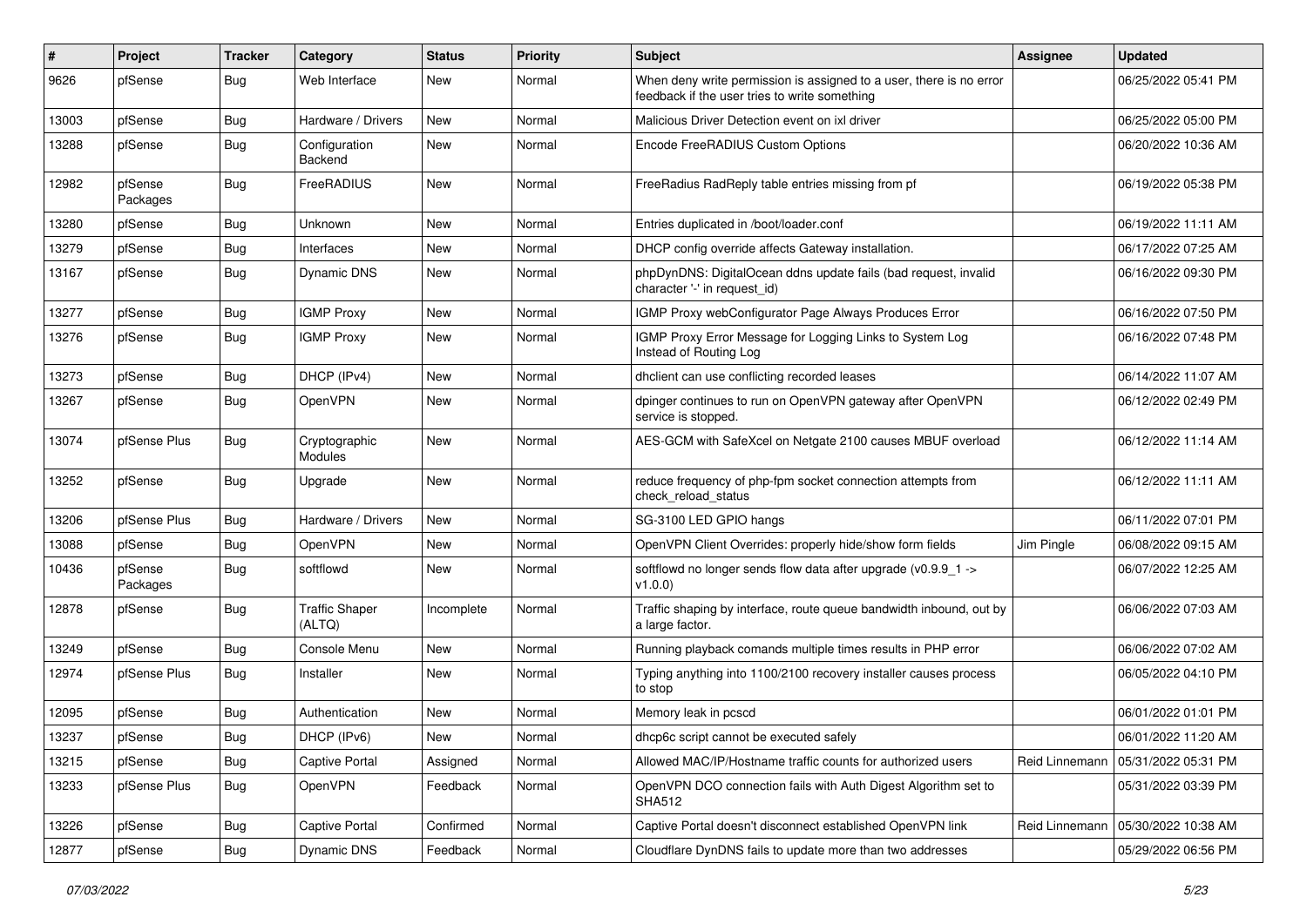| $\pmb{\#}$ | Project             | <b>Tracker</b> | Category                            | <b>Status</b> | <b>Priority</b> | Subject                                                                                                                                 | <b>Assignee</b>       | <b>Updated</b>      |
|------------|---------------------|----------------|-------------------------------------|---------------|-----------------|-----------------------------------------------------------------------------------------------------------------------------------------|-----------------------|---------------------|
| 12875      | pfSense             | <b>Bug</b>     | Package System                      | <b>New</b>    | Normal          | Import zabbix-agent6 and zabbix-proxy6 from FreeBSD Ports                                                                               |                       | 05/28/2022 06:50 PM |
| 13224      | pfSense             | <b>Bug</b>     | <b>Notifications</b>                | <b>New</b>    | Normal          | Email notification flood when UPS (NUT) and WAN send<br>notifications                                                                   |                       | 05/27/2022 01:58 AM |
| 13222      | pfSense             | Bug            | UPnP/NAT-PMP                        | New           | Normal          | CARP IP does not listen for NAT-PMP packets                                                                                             |                       | 05/26/2022 02:28 PM |
| 13217      | pfSense             | Bug            | DHCP (IPv4)                         | <b>New</b>    | Normal          | dhclient using default pid file location which does not exist                                                                           | Viktor Gurov          | 05/26/2022 08:09 AM |
| 12796      | pfSense             | <b>Bug</b>     | Upgrade                             | Confirmed     | Normal          | 2.5.2 -> 2.6.0 upgrade segfaults if certain packages are installed.                                                                     |                       | 05/24/2022 07:43 AM |
| 13202      | pfSense<br>Packages | <b>Bug</b>     | pfBlockerNG                         | New           | Normal          | Missing Protocols on IP Feed Groups Advanced Inbound/Outbound<br><b>Firewall Rule settings</b>                                          |                       | 05/23/2022 08:58 AM |
| 13194      | pfSense<br>Packages | Bug            | pfBlockerNG                         | New           | Normal          | Remove dead Malc0de feed                                                                                                                |                       | 05/23/2022 05:16 AM |
| 13115      | pfSense<br>Packages | <b>Bug</b>     | WireGuard                           | Feedback      | Normal          | WireGuard panic due to KBI changes in "'udp_tun_func_t()'"                                                                              | Christian<br>McDonald | 05/15/2022 10:47 AM |
| 13158      | pfSense             | Bug            | Web Interface                       | <b>New</b>    | Normal          | Input validation error when applying limiter changes                                                                                    |                       | 05/14/2022 05:32 PM |
| 9024       | pfSense             | <b>Bug</b>     | <b>Traffic Shaper</b><br>(Limiters) | Feedback      | Normal          | Ping packet loss under load when using limiters                                                                                         |                       | 05/12/2022 11:55 AM |
| 13141      | pfSense<br>Packages | Bug            | squidguard                          | New           | Normal          | wrong page squidguard block                                                                                                             |                       | 05/09/2022 05:33 PM |
| 13053      | pfSense<br>Packages | <b>Bug</b>     | <b>ACME</b>                         | New           | Normal          | LoopiaAPI error handling                                                                                                                |                       | 05/05/2022 10:58 AM |
| 13128      | pfSense<br>Packages | <b>Bug</b>     | Zabbix                              | <b>New</b>    | Normal          | Zabbix Agent 6: HA Server Setup                                                                                                         |                       | 05/05/2022 01:55 AM |
| 13114      | pfSense<br>Packages | <b>Bug</b>     | <b>BIND</b>                         | Feedback      | Normal          | BIND calls rndc in rc_stop when named is not running                                                                                    | <b>Stuart Wyatt</b>   | 05/04/2022 12:41 PM |
| 1819       | pfSense             | Bug            | <b>DNS Resolver</b>                 | New           | Normal          | DNS Resolver Not Registering DHCP Server Specified Domain<br>Name                                                                       | Luiz Souza            | 04/28/2022 01:53 PM |
| 11693      | pfSense<br>Packages | <b>Bug</b>     | <b>FRR</b>                          | Feedback      | Normal          | IPv6 static routing fails                                                                                                               | Viktor Gurov          | 04/26/2022 08:50 AM |
| 4500       | pfSense             | Bug            | UPnP/NAT-PMP                        | Confirmed     | Normal          | Some miniupnp port mappings are not displayed in the Status page                                                                        |                       | 04/25/2022 12:49 PM |
| 13095      | pfSense<br>Packages | <b>Bug</b>     | Snort                               | Feedback      | Normal          | Snort VRT change in Shared Object Rules path name results in<br>failure to extract and update Snort Shared Object Rules when<br>enabled | <b>Bill Meeks</b>     | 04/25/2022 12:22 PM |
| 13090      | pfSense             | <b>Bug</b>     | OpenVPN                             | <b>New</b>    | Normal          | OpenVPN: do not use legacy deprecated netbios settings                                                                                  | Jim Pingle            | 04/22/2022 11:19 AM |
| 13089      | pfSense             | Bug            | OpenVPN                             | New           | Normal          | OpenVPN: fix some netbios options were preserved even if teh<br>Netbios option was unchecked                                            | Jim Pingle            | 04/22/2022 11:06 AM |
| 13087      | pfSense             | <b>Bug</b>     | OpenVPN                             | <b>New</b>    | Normal          | OpenVPN Server: hide WINS servers list when netbios option is<br>unchecked while WINS servers is checked                                |                       | 04/22/2022 10:29 AM |
| 10450      | pfSense<br>Packages | <b>Bug</b>     | Squid                               | Feedback      | Normal          | Squid reverse proxy switching peers                                                                                                     | Viktor Gurov          | 04/22/2022 02:21 AM |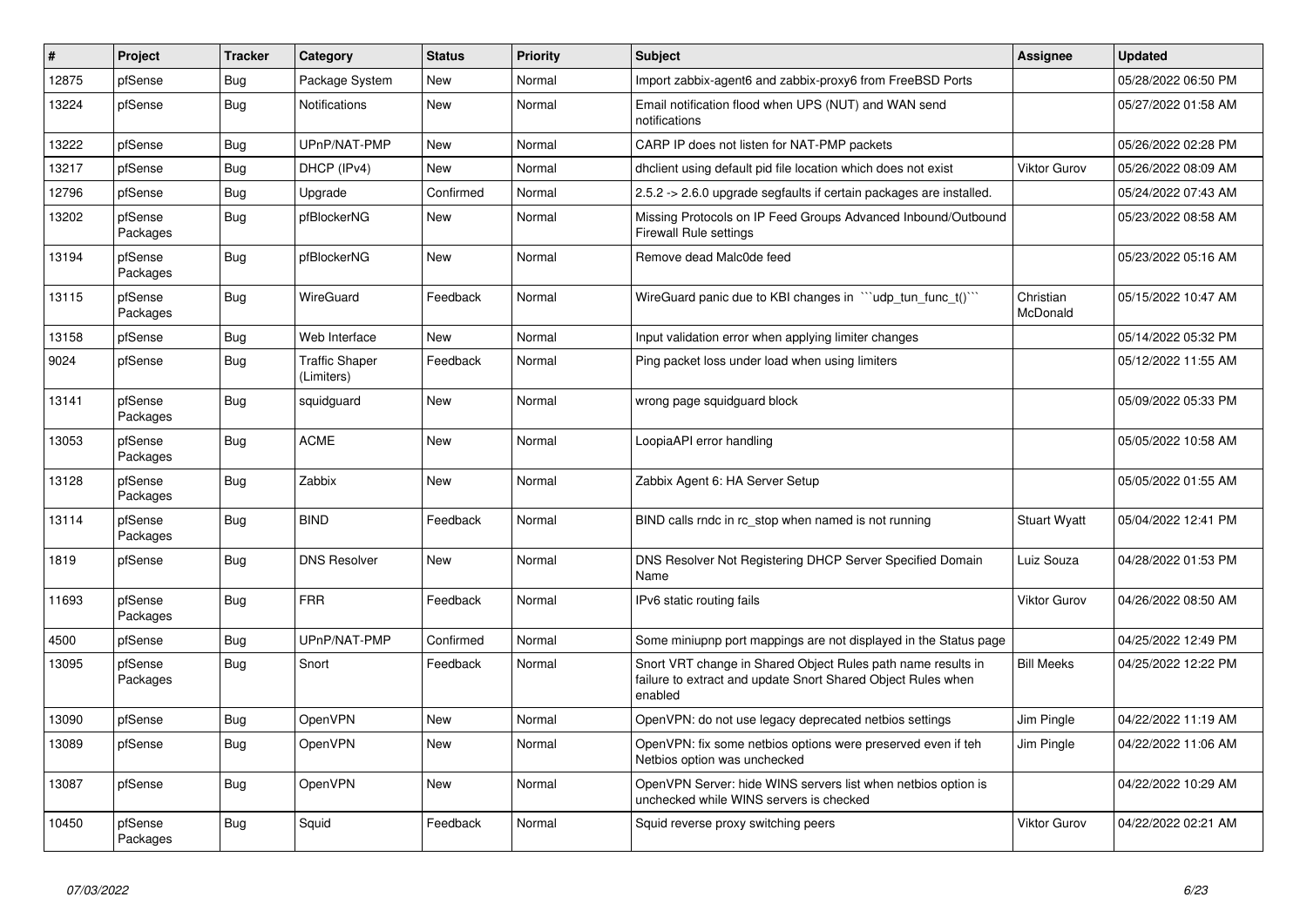| #     | Project             | <b>Tracker</b> | Category                     | <b>Status</b> | <b>Priority</b> | <b>Subject</b>                                                                                  | Assignee     | Updated             |
|-------|---------------------|----------------|------------------------------|---------------|-----------------|-------------------------------------------------------------------------------------------------|--------------|---------------------|
| 10572 | pfSense<br>Packages | Bug            | Squid                        | Feedback      | Normal          | STARTTLS option is ignored                                                                      | Viktor Gurov | 04/22/2022 02:20 AM |
| 12330 | pfSense<br>Packages | Bug            | pfBlockerNG                  | Feedback      | Normal          | pfBlockerNG devel creating invalid NAT rules on boot                                            |              | 04/21/2022 12:40 PM |
| 12114 | pfSense<br>Packages | Bug            | syslog-ng                    | Feedback      | Normal          | syslog-ng only binds to the last specified interface                                            |              | 04/21/2022 12:40 PM |
| 12073 | pfSense<br>Packages | <b>Bug</b>     | NET-SNMP                     | Feedback      | Normal          | netsnmptrapd.conf syntax is wrong                                                               |              | 04/21/2022 12:40 PM |
| 11434 | pfSense<br>Packages | <b>Bug</b>     | squidguard                   | Feedback      | Normal          | SquidGuard over 1.16.18 11                                                                      |              | 04/21/2022 12:40 PM |
| 11185 | pfSense<br>Packages | <b>Bug</b>     | ntop                         | Feedback      | Normal          | Redis service stopping before NtopNg                                                            |              | 04/21/2022 12:40 PM |
| 10936 | pfSense<br>Packages | <b>Bug</b>     | haproxy                      | Feedback      | Normal          | both haproxy/haproxy-devel non-existent option lb-agent-chk                                     |              | 04/21/2022 12:40 PM |
| 10692 | pfSense<br>Packages | <b>Bug</b>     | <b>PIMD</b>                  | Feedback      | Normal          | PIMD starts twice at boot                                                                       |              | 04/21/2022 12:40 PM |
| 10445 | pfSense<br>Packages | Bug            | <b>BIND</b>                  | Feedback      | Normal          | BIND crashed when added RPZ. rpz is not a master or slave zone.                                 |              | 04/21/2022 12:40 PM |
| 10393 | pfSense<br>Packages | Bug            | syslog-ng                    | Feedback      | Normal          | Syslog-ng TLS support is broken                                                                 |              | 04/21/2022 12:40 PM |
| 10330 | pfSense<br>Packages | <b>Bug</b>     | <b>BIND</b>                  | Feedback      | Normal          | BIND zone configuration displays wrong DS resource record with<br>inline DNSSEC signing enabled |              | 04/21/2022 12:40 PM |
| 7797  | pfSense<br>Packages | <b>Bug</b>     | Squid                        | Feedback      | Normal          | Squid Reverse Proxy alternating between destinations                                            |              | 04/21/2022 12:40 PM |
| 7039  | pfSense<br>Packages | <b>Bug</b>     | haproxy                      | Feedback      | Normal          | HAProxy backend configuration does not handle intermediate CAs<br>properly                      |              | 04/21/2022 12:40 PM |
| 11970 | pfSense<br>Packages | Bug            | Coreboot                     | <b>New</b>    | Normal          | Netgate Firmware Upgrade Doesn't Work on XG-2758                                                |              | 04/21/2022 12:39 PM |
| 11398 | pfSense<br>Packages | Bug            | pfBlockerNG                  | <b>New</b>    | Normal          | pfBlocker upgrade hangs forever                                                                 |              | 04/21/2022 12:39 PM |
| 10544 | pfSense             | <b>Bug</b>     | User Manager /<br>Privileges | <b>New</b>    | Normal          | It's not possible to add a user to group operator using the gui                                 |              | 04/21/2022 12:39 PM |
| 10530 | pfSense             | Bug            | Upgrade                      | <b>New</b>    | Normal          | Convert config version to be based on product version                                           |              | 04/21/2022 12:39 PM |
| 10513 | pfSense             | <b>Bug</b>     | Rules / NAT                  | <b>New</b>    | Normal          | State issues with policy routing and HA failover                                                |              | 04/21/2022 12:39 PM |
| 10502 | pfSense<br>Packages | <b>Bug</b>     | lldpd                        | In Progress   | Normal          | LLDP spamming errors on Netgate XG-7100                                                         |              | 04/21/2022 12:39 PM |
| 9384  | pfSense             | <b>Bug</b>     | Interfaces                   | Confirmed     | Normal          | devd putting "\$" before variable contents when using single quotes                             |              | 04/21/2022 12:39 PM |
| 8313  | pfSense             | <b>Bug</b>     | Notifications                | <b>New</b>    | Normal          | STARTTLS auto detection not working                                                             |              | 04/21/2022 12:39 PM |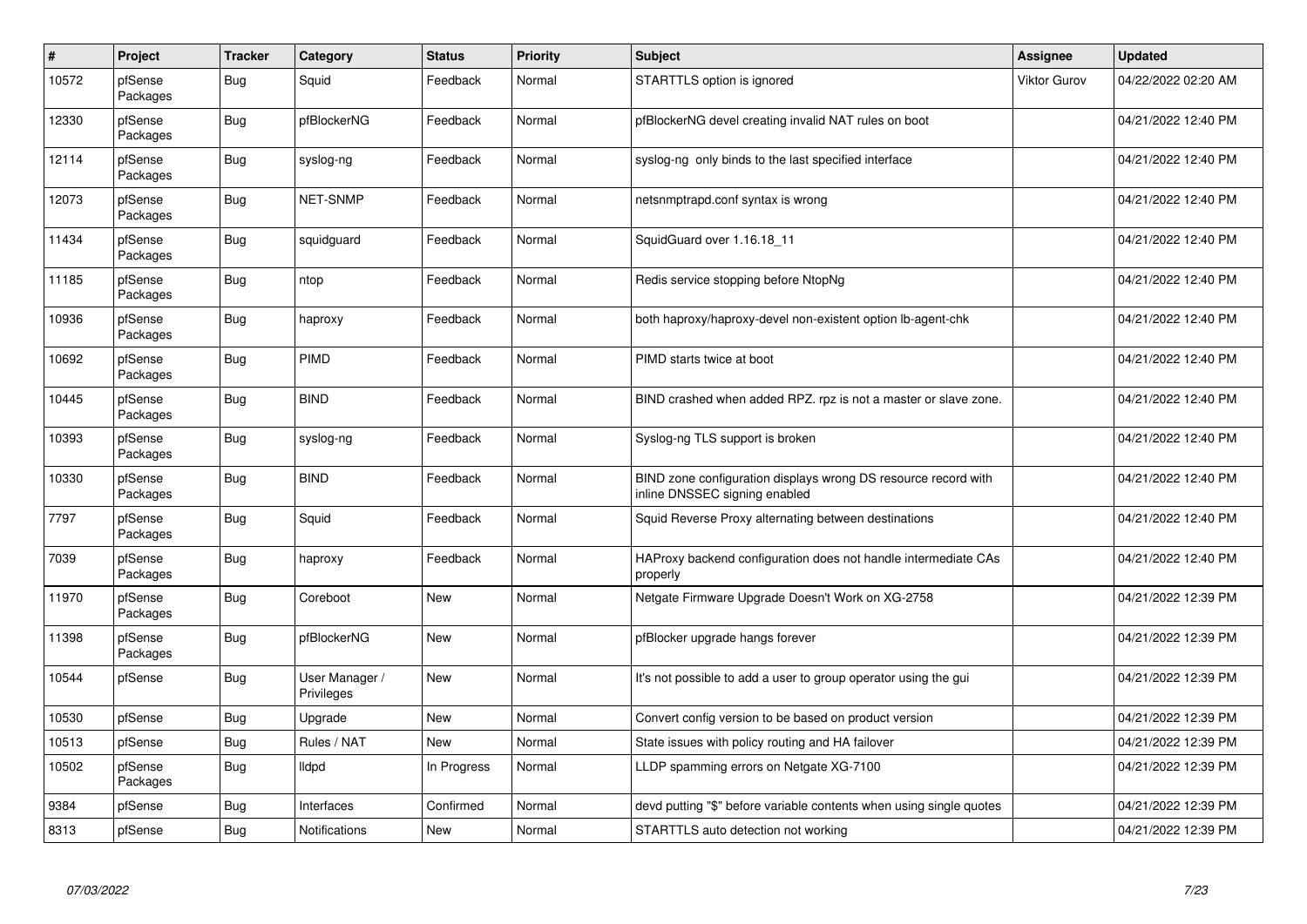| $\sharp$ | Project             | <b>Tracker</b> | Category                        | <b>Status</b> | Priority | Subject                                                                                                                             | Assignee              | <b>Updated</b>      |
|----------|---------------------|----------------|---------------------------------|---------------|----------|-------------------------------------------------------------------------------------------------------------------------------------|-----------------------|---------------------|
| 8264     | pfSense<br>Packages | <b>Bug</b>     | FreeRADIUS                      | New           | Normal   | Radiusd restart on WAN change results in freeradius not running<br>(and possible solution)                                          |                       | 04/21/2022 12:39 PM |
| 7138     | pfSense             | <b>Bug</b>     | DHCP (IPv6)                     | Assigned      | Normal   | Pfsense wide dhcpv6 client doesn't recognise ifid statement                                                                         |                       | 04/21/2022 12:39 PM |
| 6823     | pfSense             | <b>Bug</b>     | Interfaces                      | New           | Normal   | No connectivity after changing link state to UP                                                                                     |                       | 04/21/2022 12:39 PM |
| 6186     | pfSense             | <b>Bug</b>     | Services                        | <b>New</b>    | Normal   | race conditions in service startup                                                                                                  |                       | 04/21/2022 12:39 PM |
| 5786     | pfSense             | Bug            | Web Interface                   | New           | Normal   | Check WebConfigurator port for conflicts                                                                                            |                       | 04/21/2022 12:39 PM |
| 4154     | pfSense             | <b>Bug</b>     | User Manager /<br>Privileges    | Confirmed     | Normal   | RADIUS authentication not working over IPv6                                                                                         |                       | 04/21/2022 12:39 PM |
| 10426    | pfSense<br>Packages | <b>Bug</b>     | Filer                           | Feedback      | Normal   | Filer must validate that File name is unig                                                                                          |                       | 04/20/2022 11:02 AM |
| 13073    | pfSense<br>Packages | <b>Bug</b>     | Squid                           | New           | Normal   | ClamAV - clamd dies with high CPU load and thus the C-ICAP of<br>squid-reverse proxy causes http:500 errors                         |                       | 04/19/2022 05:38 AM |
| 13068    | pfSense             | <b>Bug</b>     | Aliases / Tables                | <b>New</b>    | Normal   | Error loading rules when URL Table IPs content is empty                                                                             |                       | 04/17/2022 09:07 PM |
| 13067    | pfSense             | <b>Bug</b>     | <b>FilterDNS</b>                | New           | Normal   | filterdns resolve interval is twice the intended value                                                                              |                       | 04/17/2022 07:45 PM |
| 12338    | pfSense<br>Packages | <b>Bug</b>     | <b>RRD Summary</b>              | New           | Normal   | RRD Summary does not report data on 3100                                                                                            |                       | 04/15/2022 02:54 PM |
| 13051    | pfSense             | <b>Bug</b>     | <b>Traffic Shaper</b><br>(ALTQ) | New           | Normal   | Firewall traffic shaper by interface selection unknow                                                                               |                       | 04/12/2022 07:03 AM |
| 12916    | pfSense<br>Packages | <b>Bug</b>     | pfBlockerNG                     | <b>New</b>    | Normal   | pfBlockerNG-devel cron job does not trigger xmlrpc sync                                                                             | Viktor Gurov          | 04/11/2022 12:55 PM |
| 13046    | pfSense             | <b>Bug</b>     | Rules / NAT                     | <b>New</b>    | Normal   | Floating rule applied to IPv6 interface with a SLAAC DHCPv6<br>gateway reports error on boot                                        |                       | 04/11/2022 09:50 AM |
| 13045    | pfSense<br>Packages | <b>Bug</b>     | WireGuard                       | <b>New</b>    | Normal   | Firewall floating rules ignore WireGuard traffic                                                                                    |                       | 04/11/2022 09:40 AM |
| 13043    | pfSense<br>Packages | <b>Bug</b>     | WireGuard                       | New           | Normal   | OSPF over Wireguard interface doesn't populate neighbors after<br>reboot                                                            |                       | 04/11/2022 09:22 AM |
| 12924    | pfSense<br>Packages | <b>Bug</b>     | WireGuard                       | New           | Normal   | DNS Resolver WireGuard ACL Inconsistency                                                                                            | Christian<br>McDonald | 04/10/2022 10:36 AM |
| 12950    | pfSense             | Bug            | Routing                         | New           | Normal   | OpenVPN as default gateway does not get set at boot time                                                                            |                       | 04/09/2022 05:46 PM |
| 13022    | pfSense<br>Packages | <b>Bug</b>     | haproxy                         | Feedback      | Normal   | HAProxy - Sub Frontends ignore Client verification CA certificates                                                                  |                       | 04/06/2022 12:55 PM |
| 13034    | pfSense<br>Packages | <b>Bug</b>     | Zabbix                          | Feedback      | Normal   | Zabbix6 Agent and Proxy fail to set the PSK from the web GUI in its   Viktor Gurov<br>conf files                                    |                       | 04/06/2022 11:59 AM |
| 12956    | pfSense<br>Packages | <b>Bug</b>     | Suricata                        | Confirmed     | Normal   | suricata fails to use pcre in SID management (e.g. dropsid.conf)                                                                    |                       | 04/05/2022 12:52 PM |
| 10900    | pfSense<br>Packages | Bug            | Backup                          | Feedback      | Normal   | /packages/backup/backup.php?a=download&t=backup HTTP<br>504, or Sends PHP Error Message as ASCII/Text file Named<br>pfsense.bak.tgz |                       | 04/05/2022 01:51 AM |
| 12774    | pfSense             | <b>Bug</b>     | Backup / Restore                | New           | Normal   | Picture widget image is not saved in backup                                                                                         |                       | 04/04/2022 04:48 AM |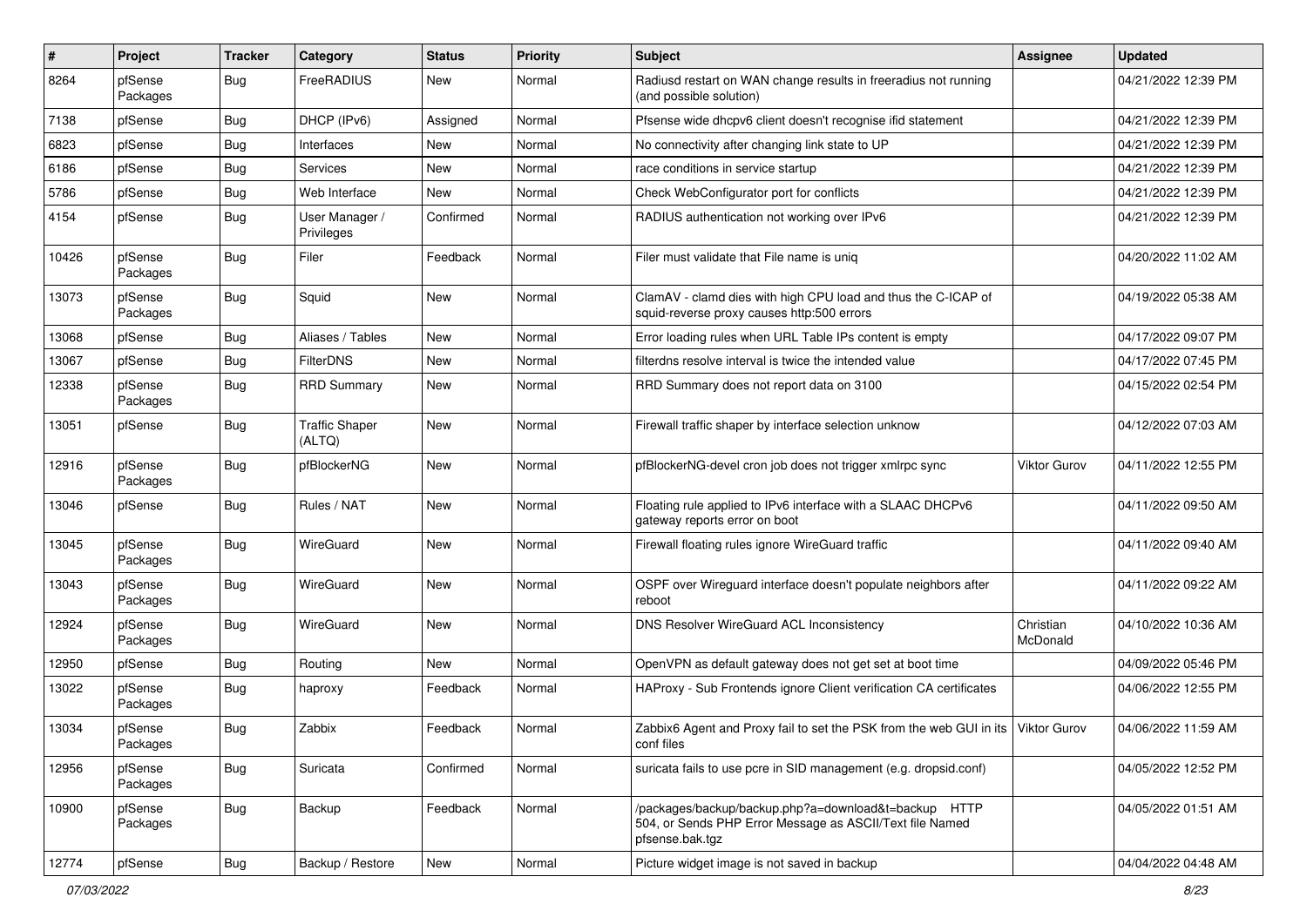| #     | Project             | <b>Tracker</b> | Category                                 | <b>Status</b>          | <b>Priority</b> | Subject                                                                                                                                                                 | <b>Assignee</b>     | <b>Updated</b>      |
|-------|---------------------|----------------|------------------------------------------|------------------------|-----------------|-------------------------------------------------------------------------------------------------------------------------------------------------------------------------|---------------------|---------------------|
| 13018 | pfSense<br>Packages | <b>Bug</b>     | pfBlockerNG                              | New                    | Normal          | TLD and DNSBL Safesearch DOH conflict disables TLD block<br>when conflicting DOH FQDN is deselected or whitelisted                                                      |                     | 04/01/2022 05:59 PM |
| 12922 | pfSense             | <b>Bug</b>     | DHCP (IPv4)                              | New                    | Normal          | Classless static routes received on DHCP WAN can override<br>chosen default gateway                                                                                     |                     | 03/28/2022 10:08 AM |
| 12706 | pfSense<br>Packages | <b>Bug</b>     | pfBlockerNG                              | Feedback               | Normal          | pfBlockerNG and unbound does not work after switching /var to<br>RAM disk                                                                                               | <b>Viktor Gurov</b> | 03/24/2022 10:47 AM |
| 12927 | pfSense             | Bug            | OpenVPN                                  | New                    | Normal          | OpenVPN with OCSP enabled allows connections with revoked<br>certificates                                                                                               |                     | 03/24/2022 08:22 AM |
| 12951 | pfSense<br>Packages | <b>Bug</b>     | <b>FRR</b>                               | Feedback               | Normal          | FRR cannot remove IPv6 routes                                                                                                                                           |                     | 03/22/2022 09:24 PM |
| 12965 | pfSense<br>Packages | Bug            | <b>FRR</b>                               | Pull Request<br>Review | Normal          | FRR BFD peer configuration is handled incorrectly in some cases                                                                                                         | <b>Viktor Gurov</b> | 03/22/2022 08:04 AM |
| 12829 | pfSense             | <b>Bug</b>     | <b>Traffic Shaper</b><br>(Limiters)      | Feedback               | Normal          | Dummynet kernel module fails to load after upgrade.                                                                                                                     |                     | 03/17/2022 09:26 AM |
| 12938 | pfSense             | <b>Bug</b>     | IPv6 Router<br>Advertisements<br>(RADVD) | <b>New</b>             | Normal          | MaxRtrAdvInterval would allow stale DNS servers to be deleted<br>faster                                                                                                 |                     | 03/12/2022 09:37 AM |
| 12623 | pfSense<br>Packages | Bug            | <b>ACME</b>                              | New                    | Normal          | acme.sh package   DNS-ISPConfig settings                                                                                                                                | <b>Viktor Gurov</b> | 03/10/2022 03:42 PM |
| 12926 | pfSense             | Bug            | Interfaces                               | Feedback               | Normal          | Changing LAGG type on CARP interfaces makes VIPs go to an<br>"init" State                                                                                               |                     | 03/10/2022 10:52 AM |
| 12869 | pfSense<br>Packages | Bug            | <b>BIND</b>                              | Feedback               | Normal          | Bind DNS Package AAAA filtering Broken on new ZFS Installs                                                                                                              | <b>Viktor Gurov</b> | 03/09/2022 12:38 PM |
| 12907 | pfSense<br>Packages | <b>Bug</b>     | PIMD                                     | Feedback               | Normal          | PIMD: Nonexistent interfaces should be hidden/disabled in<br>pimd.conf before bringing up the service                                                                   |                     | 03/07/2022 03:51 PM |
| 12670 | pfSense<br>Packages | Bug            | <b>ACME</b>                              | <b>New</b>             | Normal          | ACME package writes credentials to system log                                                                                                                           | Viktor Gurov        | 03/07/2022 10:58 AM |
| 12905 | pfSense             | <b>Bug</b>     | Web Interface                            | New                    | Normal          | Add VLAN Re-assignment to Import Interface Mismatch Wizard                                                                                                              |                     | 03/07/2022 08:05 AM |
| 12899 | pfSense<br>Packages | <b>Bug</b>     | Suricata                                 | New                    | Normal          | Suricata doesn't honor Pass List                                                                                                                                        |                     | 03/04/2022 01:22 PM |
| 12888 | pfSense             | <b>Bug</b>     | Rules / NAT                              | <b>New</b>             | Normal          | pfSense sends un-NATed packets during OpenVPN startup                                                                                                                   |                     | 03/01/2022 03:13 PM |
| 12742 | pfSense<br>Packages | <b>Bug</b>     | FreeRADIUS                               | Feedback               | Normal          | freeRADIUS virtual-server-default: modules dailycounter,<br>monthlycounter, noresetcounter, expire_on_login in authorize<br>section prevent virtual server from loading |                     | 03/01/2022 12:45 PM |
| 11778 | pfSense             | <b>Bug</b>     | OpenVPN                                  | New                    | Normal          | OpenVPN uses 100% CPU after experiencing packet loss                                                                                                                    |                     | 02/28/2022 07:38 AM |
| 12857 | pfSense             | Bug            | Gateways                                 | New                    | Normal          | Firewall gateway goes away when making changes to Bridge0<br>device                                                                                                     |                     | 02/27/2022 11:20 AM |
| 12259 | pfSense             | <b>Bug</b>     | <b>Operating System</b>                  | New                    | Normal          | Intel em NICs Suffering Performance Degradation on FreeBSD12                                                                                                            |                     | 02/25/2022 09:28 PM |
| 12849 | pfSense             | <b>Bug</b>     | <b>Operating System</b>                  | New                    | Normal          | pfsync kernel crash on reboot                                                                                                                                           | Mateusz Guzik       | 02/22/2022 02:02 PM |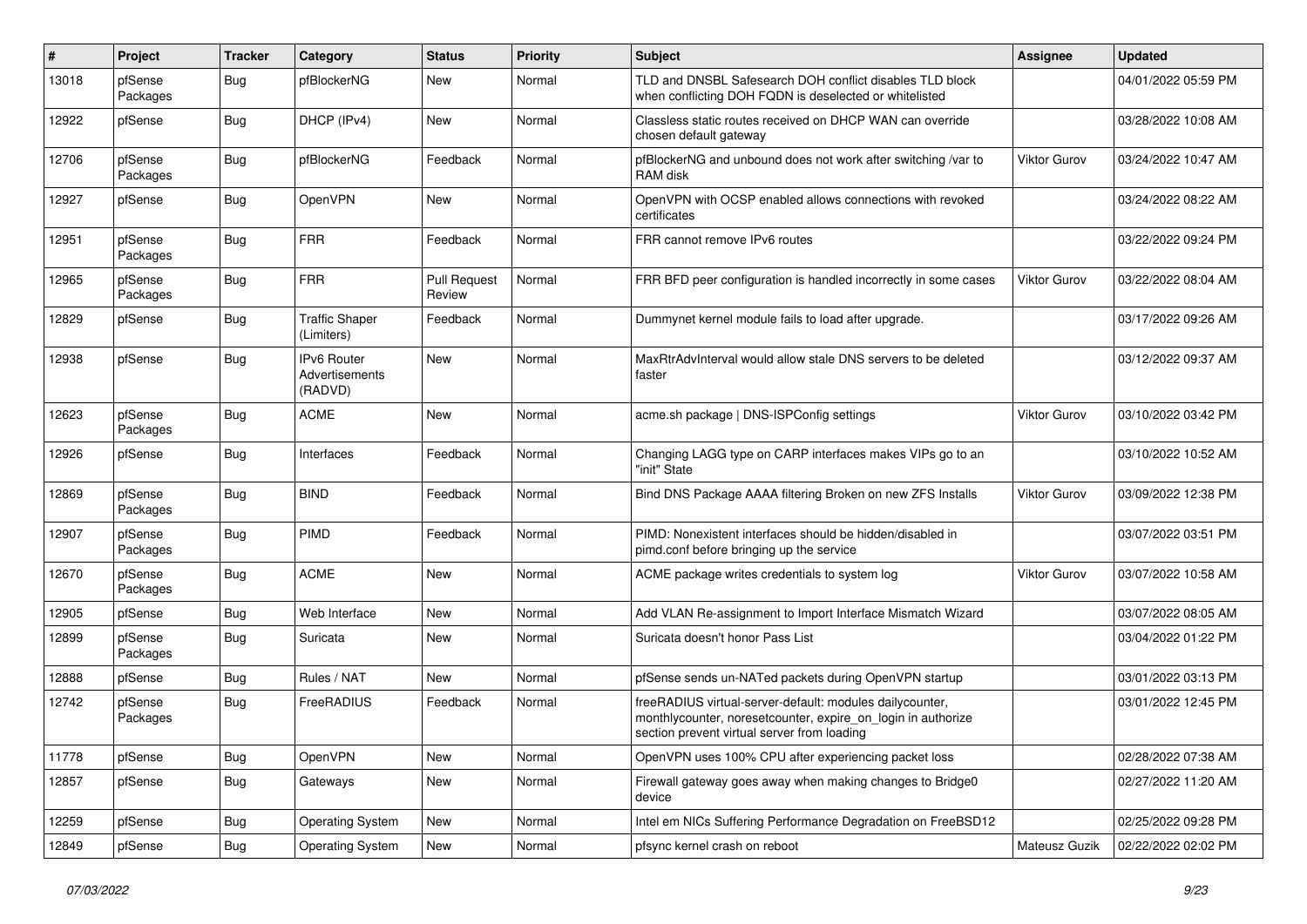| #     | Project             | <b>Tracker</b> | Category                 | <b>Status</b> | <b>Priority</b> | Subject                                                                                                                                                | <b>Assignee</b>       | <b>Updated</b>      |
|-------|---------------------|----------------|--------------------------|---------------|-----------------|--------------------------------------------------------------------------------------------------------------------------------------------------------|-----------------------|---------------------|
| 12845 | pfSense<br>Packages | <b>Bug</b>     | softflowd                | New           | Normal          | softflowd wrong vlan tag                                                                                                                               |                       | 02/21/2022 10:40 AM |
| 12828 | pfSense             | <b>Bug</b>     | Wireless                 | <b>New</b>    | Normal          | pfSense keeps crashing (Fatal trap 12: page fault while in kernel<br>mode)                                                                             |                       | 02/21/2022 07:55 AM |
| 12708 | pfSense             | <b>Bug</b>     | Aliases / Tables         | New           | Normal          | alias with non resolving DNS entry breaks underlying pf table                                                                                          |                       | 02/20/2022 06:13 PM |
| 12822 | pfSense<br>Packages | <b>Bug</b>     | pfBlockerNG              | New           | Normal          | IPv4 Source ASN format not working                                                                                                                     |                       | 02/18/2022 10:47 AM |
| 12823 | pfSense             | <b>Bug</b>     | DHCP (IPv6)              | New           | Normal          | Multiple DHCP6 WAN connections PPPoE interface 'defached'<br>status                                                                                    |                       | 02/18/2022 05:39 AM |
| 8882  | pfSense             | <b>Bug</b>     | Interfaces               | Incomplete    | Normal          | Interface assignments lost on reboot                                                                                                                   |                       | 02/17/2022 02:24 PM |
| 12475 | pfSense<br>Packages | <b>Bug</b>     | OpenVPN Client<br>Export | Feedback      | Normal          | OpenVPN Client Export does not show certificate without private<br>key                                                                                 | Jim Pingle            | 02/17/2022 08:24 AM |
| 12797 | pfSense             | <b>Bug</b>     | UPnP/NAT-PMP             | New           | Normal          | UPnP+STUN forms invalid outbound NAT rules using the external<br>address discovered from STUN                                                          |                       | 02/15/2022 01:01 PM |
| 12683 | pfSense<br>Packages | <b>Bug</b>     | Snort                    | Feedback      | Normal          | snort_get_vpns_list() does not include OpenVPN CSO                                                                                                     | Viktor Gurov          | 02/15/2022 10:47 AM |
| 11836 | pfSense<br>Packages | <b>Bug</b>     | <b>FRR</b>               | Assigned      | Normal          | FRR ACCEPTFILTER unstable                                                                                                                              | Viktor Gurov          | 02/14/2022 07:20 AM |
| 12543 | pfSense             | Bug            | Web Interface            | Feedback      | Normal          | Deleteing a Outbound NAT rule gave me an empty rule and<br>displayed php error in UI.                                                                  |                       | 02/14/2022 04:36 AM |
| 11036 | pfSense<br>Packages | <b>Bug</b>     | haproxy                  | New           | Normal          | <b>HAproxy ACL</b>                                                                                                                                     |                       | 02/11/2022 11:27 AM |
| 8179  | pfSense             | <b>Bug</b>     | DHCP (IPv4)              | Feedback      | Normal          | Incorrect reverse DNS zone in DHCP server config for<br>non-octet-aligned subnet mask                                                                  | Renato Botelho        | 02/09/2022 11:17 PM |
| 8100  | pfSense             | <b>Bug</b>     | CARP                     | New           | Normal          | pfsync Initially Deletes States on Primary for Connections<br>Established through Secondary                                                            | Luiz Souza            | 02/08/2022 12:59 PM |
| 6799  | pfSense             | <b>Bug</b>     | Rules / NAT              | New           | Normal          | Using NOT (!) with interface subnet macros results unexpected<br>traffic passing when multiple subnets are included in the macro (i.e.<br>VIP subnets) |                       | 02/07/2022 02:18 PM |
| 12767 | pfSense<br>Packages | Bug            | Avahi                    | New           | Normal          | `Package radavahi-daemon does does not exist in current<br>pfSense version and it has been removed"" message on pfSense<br>2.7 restore                 |                       | 02/07/2022 11:28 AM |
| 12762 | pfSense             | Bug            | <b>IPsec</b>             | New           | Normal          | IPsec keep alive check ignores Child SA Start Action                                                                                                   | Viktor Gurov          | 02/07/2022 11:21 AM |
| 12764 | pfSense             | <b>Bug</b>     | Gateways                 | New           | Normal          | VTI gateway status is pending after assigning the VTI interface                                                                                        |                       | 02/07/2022 05:41 AM |
| 12760 | pfSense<br>Packages | Bug            | WireGuard                | New           | Normal          | Link-local addresses disallowed on Wireguard interfaces                                                                                                | Christian<br>McDonald | 02/07/2022 03:50 AM |
| 12751 | pfSense<br>Packages | Bug            | <b>FRR</b>               | New           | Normal          | Improve FRR route restoration after gateway events                                                                                                     |                       | 02/06/2022 11:07 PM |
| 12258 | pfSense<br>Packages | Bug            | WireGuard                | Feedback      | Normal          | Copy key buttons only work in HTTPS mode                                                                                                               |                       | 02/03/2022 04:57 AM |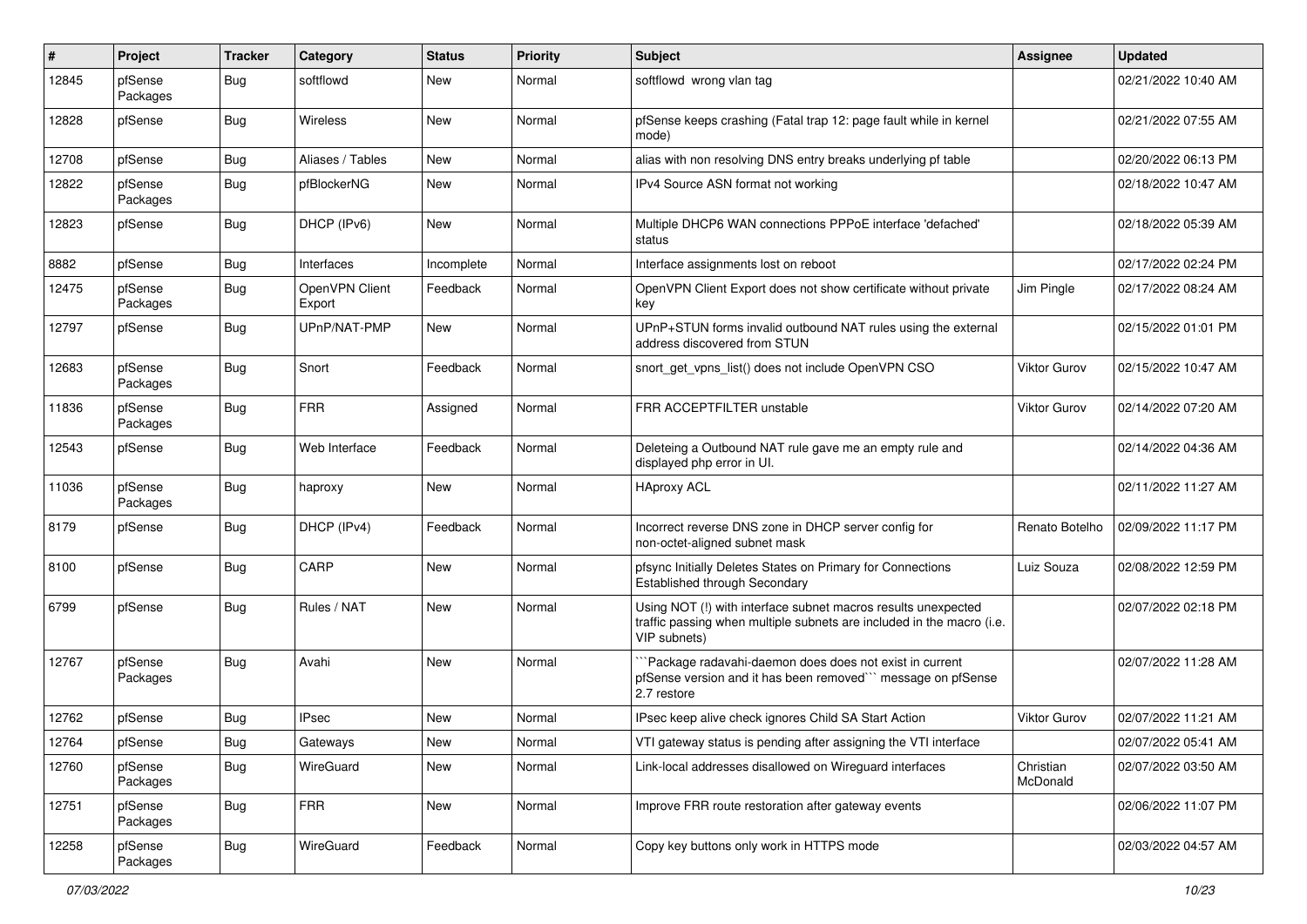| $\vert$ # | Project             | <b>Tracker</b> | Category                        | <b>Status</b>                 | <b>Priority</b> | <b>Subject</b>                                                                                | <b>Assignee</b>       | <b>Updated</b>      |
|-----------|---------------------|----------------|---------------------------------|-------------------------------|-----------------|-----------------------------------------------------------------------------------------------|-----------------------|---------------------|
| 12740     | pfSense             | Bug            | FreeBSD                         | Incomplete                    | Normal          | panic: esp input cb: Unexpected address family                                                |                       | 01/27/2022 01:19 PM |
| 12730     | pfSense             | <b>Bug</b>     | <b>Captive Portal</b>           | New                           | Normal          | RADIUS accounting does not work if WAN is down                                                |                       | 01/26/2022 05:13 AM |
| 12726     | pfSense             | Bug            | Authentication                  | New                           | Normal          | LDAP select container button auto populate                                                    |                       | 01/25/2022 01:48 PM |
| 12705     | pfSense             | Bug            | <b>IPsec</b>                    | Incomplete                    | Normal          | ECDSA certificate does not work for IPSec VPN phase 1                                         |                       | 01/24/2022 03:22 PM |
| 12720     | pfSense             | <b>Bug</b>     | Rules / NAT                     | <b>Pull Request</b><br>Review | Normal          | Hide the "tag" field on non-floating tabs                                                     | Viktor Gurov          | 01/24/2022 03:11 PM |
| 12715     | pfSense             | <b>Bug</b>     | Authentication                  | New                           | Normal          | Long system startup time when LDAP is configured and unavailable<br>during startup.           | Christian<br>McDonald | 01/24/2022 05:50 AM |
| 7352      | pfSense             | Bug            | Routing                         | New                           | Normal          | pfSense IPv6 static route is dumped after a WAN flap                                          |                       | 01/20/2022 09:35 AM |
| 9500      | pfSense<br>Packages | <b>Bug</b>     | haproxy                         | New                           | Normal          | HAproxy does not delete non-applicable action config                                          |                       | 01/18/2022 06:28 AM |
| 6926      | pfSense             | <b>Bug</b>     | UPnP/NAT-PMP                    | New                           | Normal          | Miniupnp advertising expired IPv6 address                                                     |                       | 01/15/2022 08:29 PM |
| 1849      | pfSense             | <b>Bug</b>     | <b>Traffic Shaper</b><br>(ALTQ) | New                           | Normal          | Traffic shaper - By Queue view needs to show/use friendly inerface<br>names                   |                       | 01/10/2022 08:10 AM |
| 5253      | pfSense             | <b>Bug</b>     | <b>PPP</b> Interfaces           | <b>New</b>                    | Normal          | 3gstats.php 100% CPU                                                                          |                       | 01/08/2022 05:02 PM |
| 12260     | pfSense<br>Packages | <b>Bug</b>     | ntop                            | <b>New</b>                    | Normal          | Update popup and version missmatch?                                                           |                       | 01/08/2022 05:53 AM |
| 12667     | pfSense<br>Packages | <b>Bug</b>     | WireGuard                       | <b>New</b>                    | Normal          | Firewall Crashed After Upgrading Wireguard                                                    |                       | 01/07/2022 09:18 AM |
| 8516      | pfSense<br>Packages | <b>Bug</b>     | FreeRADIUS                      | New                           | Normal          | FreeRADIUS requires settings re-saved after pfSense upgrade                                   | Jim Pingle            | 12/31/2021 05:58 PM |
| 8113      | pfSense             | <b>Bug</b>     | Interfaces                      | New                           | Normal          | MTU setting on bridge, openypn clients ignored                                                |                       | 12/31/2021 05:55 PM |
| 7400      | pfSense             | <b>Bug</b>     | <b>Traffic Graphs</b>           | Assigned                      | Normal          | Traffic Graphs show bad data on 2.3.3 1                                                       | Jared Dillard         | 12/31/2021 05:47 PM |
| 6993      | pfSense             | <b>Bug</b>     | OpenVPN                         | New                           | Normal          | OpenVPN status error during CARP state transition                                             | James Webb            | 12/31/2021 05:44 PM |
| 7113      | pfSense             | <b>Bug</b>     | Dashboard                       | New                           | Normal          | Interface name in Traffic Graphs                                                              |                       | 12/31/2021 05:40 PM |
| 4345      | pfSense             | <b>Bug</b>     | <b>Operating System</b>         | Confirmed                     | Normal          | Traffic Shaping doesn't work with Xen netfront driver                                         |                       | 12/31/2021 05:30 PM |
| 5629      | pfSense             | <b>Bug</b>     | <b>IPsec</b>                    | New                           | Normal          | Allow for IPsec configuration using certs without a CA                                        |                       | 12/31/2021 05:21 PM |
| 12423     | pfSense<br>Packages | <b>Bug</b>     | pfBlockerNG                     | Feedback                      | Normal          | Dashboard shows "SQLite database missing, Force Reload DNSBL<br>to recover!"                  |                       | 12/31/2021 01:06 PM |
| 12655     | pfSense<br>Packages | Bug            | Telegraf                        | <b>New</b>                    | Normal          | telegraf, wireguard plugin failing                                                            |                       | 12/30/2021 05:51 PM |
| 12414     | pfSense<br>Packages | <b>Bug</b>     | pfBlockerNG                     | Feedback                      | Normal          | DNSBL SafeSearch page displays input validation error if DoH /<br>DoT blocking is not enabled |                       | 12/30/2021 02:49 PM |
| 12206     | pfSense<br>Packages | <b>Bug</b>     | NET-SNMP                        | Feedback                      | Normal          | Certificate Manager page doesn't show Net-SNMP used certificates                              | Viktor Gurov          | 12/30/2021 09:40 AM |
| 6289      | pfSense             | <b>Bug</b>     | Interfaces                      | New                           | Normal          | IPv6 address not given to track6 interfaces on create                                         |                       | 12/30/2021 04:17 AM |
| 11872     | pfSense             | <b>Bug</b>     | Interfaces                      | New                           | Normal          | gif interfaces reporting incorrect traffic counters                                           |                       | 12/30/2021 04:00 AM |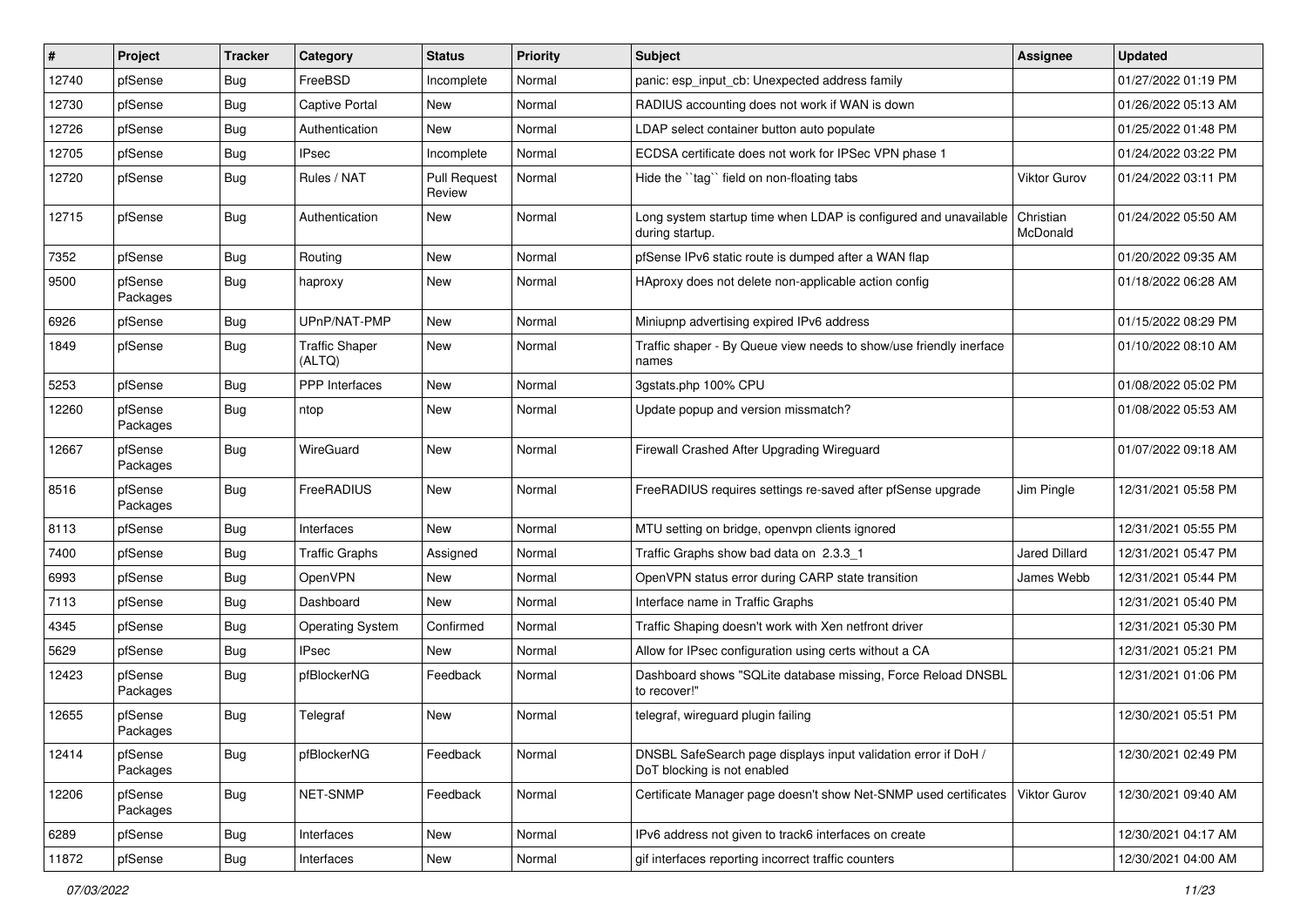| #     | Project             | <b>Tracker</b> | Category                | <b>Status</b>          | <b>Priority</b> | Subject                                                                                                                       | <b>Assignee</b>     | <b>Updated</b>      |
|-------|---------------------|----------------|-------------------------|------------------------|-----------------|-------------------------------------------------------------------------------------------------------------------------------|---------------------|---------------------|
| 11759 | pfSense             | <b>Bug</b>     | Dashboard               | New                    | Normal          | Traffic graphs on dashboard double upload on pppoe links                                                                      |                     | 12/30/2021 04:00 AM |
| 12648 | pfSense             | <b>Bug</b>     | <b>Captive Portal</b>   | <b>New</b>             | Normal          | Undocumented variables 'listenporthttp' and 'listenporthttps'                                                                 |                     | 12/28/2021 10:44 AM |
| 8827  | pfSense<br>Packages | <b>Bug</b>     | squidguard              | New                    | Normal          | Squidguard: ACL redirect modes 'redirect' and 'err page' send<br>unresolvable URLs to the client.                             | <b>Viktor Gurov</b> | 12/21/2021 05:49 AM |
| 11960 | pfSense             | <b>Bug</b>     | Gateway Monitoring      | Feedback               | Normal          | Gateway Monitoring Traffic Goes Out Default Gateway                                                                           |                     | 12/20/2021 05:43 AM |
| 7152  | pfSense             | <b>Bug</b>     | <b>DNS Resolver</b>     | <b>New</b>             | Normal          | Unbound / DNS Resolver issue if "Register DHCP static mappings<br>in the DNS Resolver" set before wildcard DNS custom options |                     | 12/18/2021 04:59 PM |
| 5849  | pfSense             | Bug            | CARP                    | <b>New</b>             | Normal          | Routing fail on CARP IPsec                                                                                                    |                     | 12/18/2021 04:41 PM |
| 7235  | pfSense             | Bug            | <b>IPsec</b>            | New                    | Normal          | 4860 has not got significant IPsec performance rising with enabled<br>HW acceleration                                         | Luiz Souza          | 12/18/2021 04:32 PM |
| 11054 | pfSense<br>Packages | Bug            | FreeRADIUS              | Assigned               | Normal          | Check Client Certificate CN not working as described                                                                          | <b>Viktor Gurov</b> | 12/14/2021 07:22 AM |
| 3796  | pfSense             | <b>Bug</b>     | Diagnostics             | Confirmed              | Normal          | States summary fails and is very slow with large state tables                                                                 |                     | 12/11/2021 08:03 PM |
| 4604  | pfSense             | Bug            | <b>NTPD</b>             | New                    | Normal          | NTP time server entries may or may not work, depending upon<br>interfaces selected when configuring NTP service               |                     | 12/11/2021 07:59 PM |
| 1667  | pfSense             | <b>Bug</b>     | L <sub>2</sub> TP       | <b>New</b>             | Normal          | L2TP server does not respond properly from a CARP VIP                                                                         |                     | 12/11/2021 07:43 PM |
| 12552 | pfSense             | <b>Bug</b>     | OpenVPN                 | New                    | Normal          | "Pull DNS" option within OpenVPN client does not cause pfSense<br>to use DNS servers assigned by remote OpenVPN server        |                     | 12/08/2021 08:45 AM |
| 12563 | pfSense             | Bug            | OpenVPN                 | New                    | Normal          | OpenVPN server doesn't support Framed-IPv6-Address RADIUS<br>attribute                                                        |                     | 12/03/2021 11:19 AM |
| 12547 | pfSense             | <b>Bug</b>     | <b>Operating System</b> | Feedback               | Normal          | unsheduled system reboot/crash                                                                                                | Mateusz Guzik       | 12/01/2021 01:20 PM |
| 12506 | pfSense<br>Packages | <b>Bug</b>     | Suricata                | Feedback               | Normal          | Only selected instance is restarted on suppress list change                                                                   | <b>Viktor Gurov</b> | 12/01/2021 04:43 AM |
| 11182 | pfSense<br>Packages | <b>Bug</b>     | <b>NRPE</b>             | New                    | Normal          | NRPE in HA syncs the bind IP                                                                                                  |                     | 12/01/2021 02:15 AM |
| 12542 | pfSense             | Bug            | Virtual IP Addresses    | New                    | Normal          | Cannot assign a same IPv6 Link-Local address to different<br>interfaces                                                       |                     | 11/25/2021 01:41 AM |
| 7096  | pfSense             | <b>Bug</b>     | <b>DNS Resolver</b>     | Feedback               | Normal          | Unbound fails to start on boot if specific network devices are<br>configured in the "Network Interfaces"                      |                     | 11/22/2021 08:59 AM |
| 12538 | pfSense<br>Packages | Bug            | PIMD                    | New                    | Normal          | PIMD sub-interface bug                                                                                                        |                     | 11/20/2021 09:44 PM |
| 12249 | pfSense             | <b>Bug</b>     | Backup / Restore        | <b>New</b>             | Normal          | HAProxy causing failed ACB backups                                                                                            |                     | 11/15/2021 11:58 PM |
| 12519 | pfSense             | <b>Bug</b>     | Authentication          | New                    | Normal          | Fail authentication using special character in password via the<br><b>LDAP</b> connector                                      |                     | 11/12/2021 07:39 AM |
| 11525 | pfSense<br>Packages | Bug            | Suricata                | New                    | Normal          | pfsense 2.5.0 release version for vlan issue to suricata                                                                      |                     | 11/11/2021 08:16 AM |
| 12507 | pfSense<br>Packages | <b>Bug</b>     | softflowd               | Pull Request<br>Review | Normal          | Add support for bi-directional flows in softflowd                                                                             |                     | 11/11/2021 03:53 AM |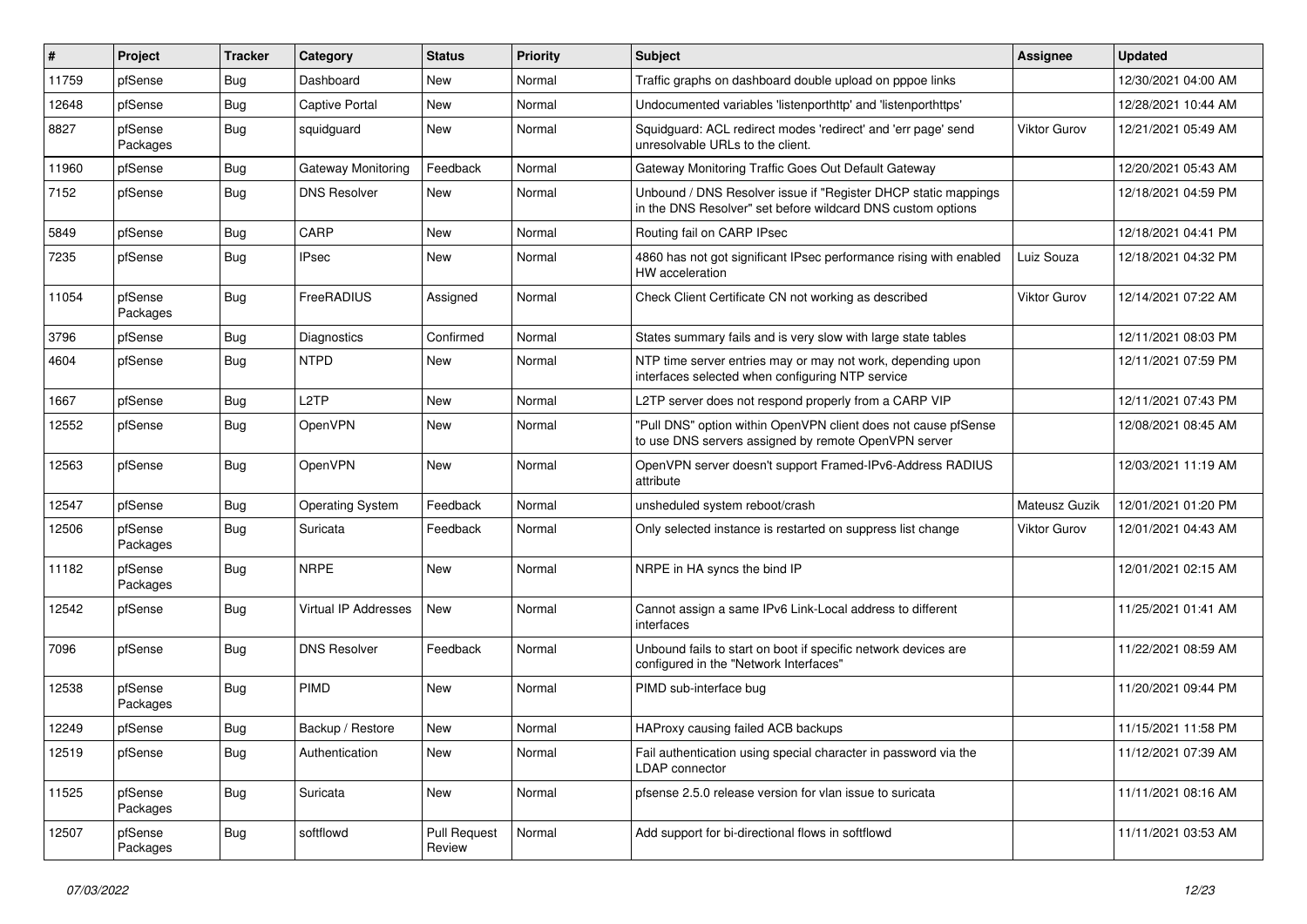| $\sharp$ | Project             | <b>Tracker</b> | Category                 | <b>Status</b> | <b>Priority</b> | Subject                                                                                                                          | <b>Assignee</b> | <b>Updated</b>      |
|----------|---------------------|----------------|--------------------------|---------------|-----------------|----------------------------------------------------------------------------------------------------------------------------------|-----------------|---------------------|
| 12509    | pfSense             | <b>Bug</b>     | OpenVPN                  | New           | Normal          | Deffered authentication does not work with auth-gen-token<br>external-auth or pusk "auth-token"                                  |                 | 11/08/2021 04:01 AM |
| 12508    | pfSense             | Bug            | <b>DHCP Relay</b>        | New           | Normal          | DHCP Relay over VPN                                                                                                              |                 | 11/06/2021 11:25 AM |
| 12504    | pfSense             | <b>Bug</b>     | Interfaces               | New           | Normal          | BCM57412 NetXtreme-E 10Gb RDMA Ethernet controller issue                                                                         |                 | 11/05/2021 04:51 AM |
| 8013     | pfSense             | <b>Bug</b>     | <b>IPsec</b>             | <b>New</b>    | Normal          | IPsec MSS clamping value shared for IPv4 and IPv6                                                                                | Luiz Souza      | 10/28/2021 01:37 PM |
| 11429    | pfSense             | <b>Bug</b>     | Web Interface            | New           | Normal          | System Log / Settings form activates "Reset Log Files" button on<br>enter                                                        |                 | 10/28/2021 01:35 PM |
| 12357    | pfSense             | <b>Bug</b>     | <b>Captive Portal</b>    | <b>New</b>    | Normal          | Captive Portal popup Logout button loads full login page in popup<br>when clicked                                                |                 | 10/27/2021 12:10 PM |
| 12483    | pfSense             | <b>Bug</b>     | Configuration<br>Backend | <b>New</b>    | Normal          | GUI creates inconsistent config.xml                                                                                              |                 | 10/23/2021 06:48 AM |
| 12436    | pfSense             | <b>Bug</b>     | PPPoE Server             | <b>New</b>    | Normal          | Pppoe server config gui does not allow setting of chap<br>authentication, and sets the network start address for allocation to 0 |                 | 10/21/2021 08:15 AM |
| 9344     | pfSense             | <b>Bug</b>     | <b>Translations</b>      | New           | Normal          | OpenVPN click NCP Algorithms will always go to DH Parameters<br>website(in Chinese-Taiwan)                                       |                 | 10/21/2021 03:48 AM |
| 12467    | pfSense             | <b>Bug</b>     | <b>Captive Portal</b>    | <b>New</b>    | Normal          | CP error on client disconnect after reboot                                                                                       |                 | 10/17/2021 05:35 AM |
| 11592    | pfSense<br>Packages | <b>Bug</b>     | node_exporter            | New           | Normal          | Node exporter can not read system statistics                                                                                     |                 | 10/15/2021 09:37 PM |
| 12451    | pfSense             | <b>Bug</b>     | Virtual IP Addresses     | <b>New</b>    | Normal          | deleteVIP() does not check RFC2136 Update Source                                                                                 |                 | 10/13/2021 10:06 AM |
| 12444    | pfSense<br>Packages | Bug            | ntop                     | New           | Normal          | ntopng throws errors when viewing single host                                                                                    |                 | 10/11/2021 12:39 PM |
| 12126    | pfSense<br>Packages | <b>Bug</b>     | FreeRADIUS               | <b>New</b>    | Normal          | freeradius3 0.15.7 31                                                                                                            |                 | 10/11/2021 08:21 AM |
| 12101    | pfSense<br>Packages | <b>Bug</b>     | arpwatch                 | Assigned      | Normal          | ArpWatch Suppression Mac for "flip-flop" not suppressing                                                                         | Viktor Gurov    | 10/09/2021 07:19 PM |
| 11430    | pfSense             | Bug            | Interfaces               | New           | Normal          | PHP console spam after Assigning Interfaces                                                                                      |                 | 10/09/2021 10:37 AM |
| 1620     | pfSense<br>Packages | Bug            | Squid                    | New           | Normal          | Can't use transparent proxy when using bridge.                                                                                   |                 | 10/07/2021 04:19 AM |
| 12188    | pfSense<br>Packages | <b>Bug</b>     | OpenVPN Client<br>Export | <b>New</b>    | Normal          | client export breaks multi remote configurations                                                                                 |                 | 10/02/2021 05:58 PM |
| 12421    | pfSense             | <b>Bug</b>     | Rules / NAT              | New           | Normal          | IPV6 limiter bug                                                                                                                 |                 | 10/02/2021 08:44 AM |
| 12033    | pfSense<br>Packages | <b>Bug</b>     | pfBlockerNG              | New           | Normal          | maxmindb and sqlite3 modules not found                                                                                           |                 | 10/01/2021 04:42 AM |
| 12401    | pfSense             | <b>Bug</b>     | <b>Traffic Graphs</b>    | New           | Normal          | Traffic graphs with untagged and tagged VLAN on same interface                                                                   |                 | 09/23/2021 09:18 PM |
| 11961    | pfSense<br>Packages | Bug            | <b>FRR</b>               | Feedback      | Normal          | FRR OSPF add unwanted area 0 authentication to router ospf                                                                       | Viktor Gurov    | 09/16/2021 10:25 PM |
| 12167    | pfSense<br>Packages | <b>Bug</b>     | <b>FRR</b>               | Feedback      | Normal          | BGP TCP setkey not set if neighbor is in peer group                                                                              | Viktor Gurov    | 09/16/2021 09:38 AM |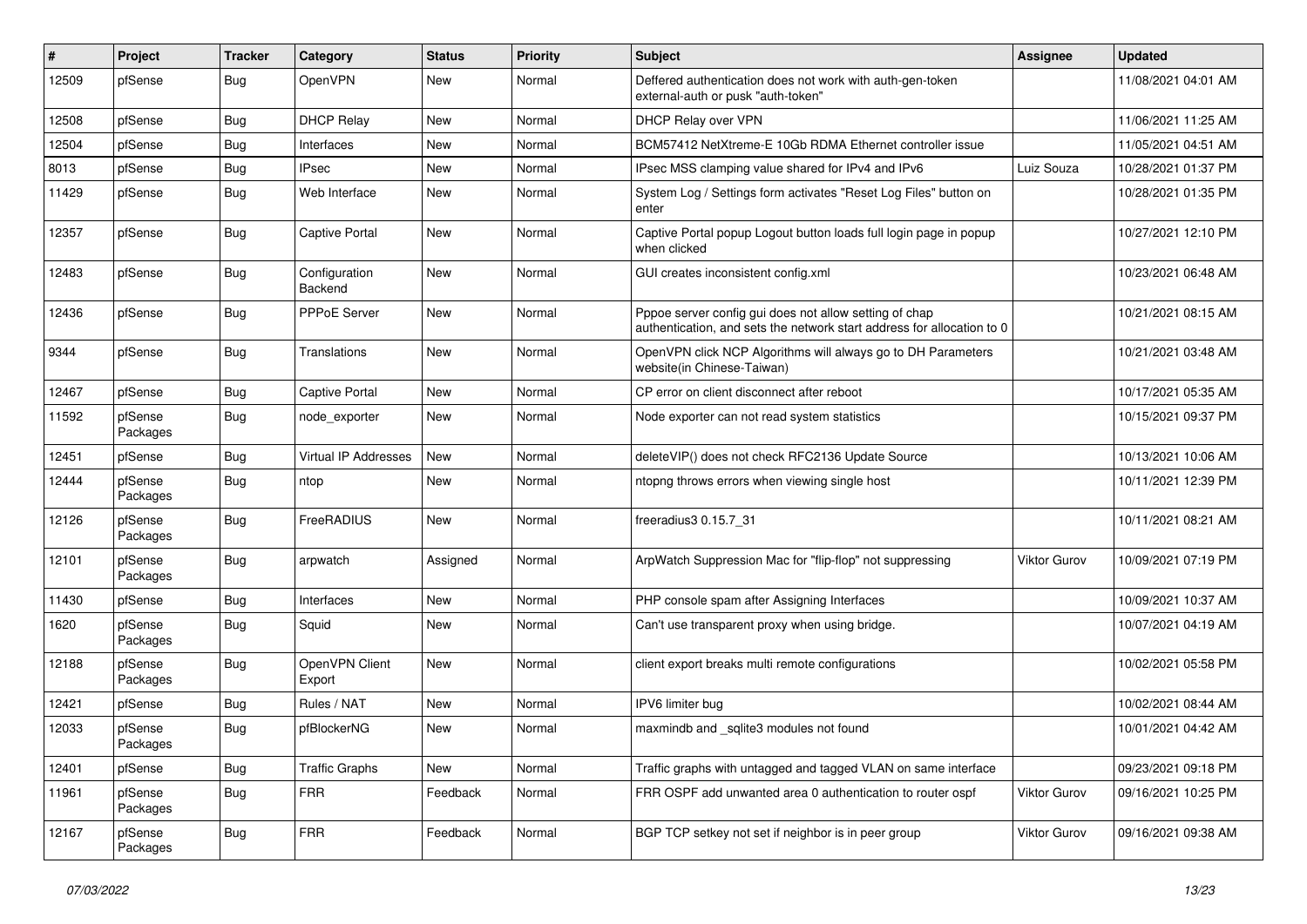| $\vert$ # | Project             | <b>Tracker</b> | Category                | <b>Status</b> | <b>Priority</b> | <b>Subject</b>                                                                                                    | <b>Assignee</b>     | <b>Updated</b>      |
|-----------|---------------------|----------------|-------------------------|---------------|-----------------|-------------------------------------------------------------------------------------------------------------------|---------------------|---------------------|
| 12322     | pfSense<br>Packages | <b>Bug</b>     | Suricata                | Feedback      | Normal          | Suricata creates invalid HOME NET entries                                                                         | <b>Viktor Gurov</b> | 09/10/2021 11:42 AM |
| 12144     | pfSense             | Bug            | <b>Operating System</b> | In Progress   | Normal          | Bug in "df -t" filtering if two filesystems use the same mountpoint                                               | Mateusz Guzik       | 09/10/2021 10:07 AM |
| 11268     | pfSense             | Bug            | Web Interface           | <b>New</b>    | Normal          | Cookie named 'id' prevents Edit form fields being set properly                                                    |                     | 09/03/2021 06:16 AM |
| 11742     | pfSense<br>Packages | Bug            | Suricata                | <b>New</b>    | Normal          | Blocking / Unblocking is not working correctly.                                                                   |                     | 09/01/2021 11:08 AM |
| 10693     | pfSense<br>Packages | <b>Bug</b>     | <b>BIND</b>             | <b>New</b>    | Normal          | pfSense Bind Zone Editor UI does not update zone serial number<br>when a change is made                           |                     | 09/01/2021 12:51 AM |
| 6370      | pfSense             | Bug            | <b>IPsec</b>            | Confirmed     | Normal          | IPSEC bound to WAN gateway group and Dynamic DNS doesn't to<br>fail back tunnel to WAN on DDNS update             |                     | 08/31/2021 07:38 AM |
| 4479      | pfSense             | <b>Bug</b>     | <b>Operating System</b> | <b>New</b>    | Normal          | Firewall rules won't match GRE interface after applying IPSEC<br>transport encryption on GRE tunnel               | Luiz Souza          | 08/20/2021 08:46 AM |
| 12286     | pfSense<br>Packages | <b>Bug</b>     | FreeRADIUS              | New           | Normal          | Add support for ntlm auth in LDAP                                                                                 |                     | 08/20/2021 08:27 AM |
| 6964      | pfSense<br>Packages | <b>Bug</b>     | Suricata                | Feedback      | Normal          | Host OS Policy Assignment broken when using "Import" or<br>"Aliases" buttons                                      | <b>Viktor Gurov</b> | 08/20/2021 07:52 AM |
| 12283     | pfSense             | Bug            | Authentication          | New           | Normal          | LDAP/RADIUS authentication servers configuration does not allow<br>source IP address to be specified              |                     | 08/20/2021 01:15 AM |
| 11619     | pfSense             | <b>Bug</b>     | Upgrade                 | <b>New</b>    | Normal          | Unable to upgrade 2.4.4-p3 to 2.5/21.02-p1                                                                        |                     | 08/15/2021 10:00 AM |
| 10311     | pfSense             | <b>Bug</b>     | OpenVPN                 | New           | Normal          | Too low net.link.ifqmaxlen causes packet drop under load when<br>using OpenVPN inside bridge interface under load |                     | 08/10/2021 03:10 AM |
| 6624      | pfSense             | <b>Bug</b>     | <b>IPsec</b>            | Confirmed     | Normal          | changes in IPsec config should down the connection                                                                | Jim Pingle          | 08/02/2021 12:08 PM |
| 11847     | pfSense<br>Packages | Bug            | <b>FRR</b>              | Feedback      | Normal          | Filters not applied to PEER Groups                                                                                | <b>Viktor Gurov</b> | 07/30/2021 07:45 PM |
| 8815      | pfSense             | Bug            | Interfaces              | <b>New</b>    | Normal          | IP addresses are removed from interfaces when link is lost and<br>either IPv4 or IPv6 is dynamic                  | Luiz Souza          | 07/21/2021 07:49 AM |
| 11980     | pfSense<br>Packages | Bug            | FreeRADIUS              | Feedback      | Normal          | EAP does not work with SQL backend                                                                                |                     | 07/21/2021 07:24 AM |
| 12036     | pfSense<br>Packages | Bug            | Zabbix                  | Feedback      | Normal          | Certificate Manager page do not show Zabbix used certificates                                                     | <b>Viktor Gurov</b> | 07/15/2021 11:46 AM |
| 12130     | pfSense<br>Packages | Bug            | Zeek                    | <b>New</b>    | Normal          | Zeek fails to start                                                                                               |                     | 07/15/2021 02:00 AM |
| 11681     | pfSense<br>Packages | <b>Bug</b>     | <b>FRR</b>              | Feedback      | Normal          | FRR generates invalid BFD configuration after removing interfaces                                                 | <b>Viktor Gurov</b> | 07/14/2021 04:40 PM |
| 11746     | pfSense<br>Packages | <b>Bug</b>     | FreeRADIUS              | Feedback      | Normal          | Second LDAP server configuration misses the ipaNThash control<br>attribute                                        | <b>Viktor Gurov</b> | 07/14/2021 01:44 PM |
| 11756     | pfSense<br>Packages | <b>Bug</b>     | haproxy                 | Feedback      | Normal          | HaProxy does not transfer backend states during reload                                                            | <b>Viktor Gurov</b> | 07/14/2021 01:21 PM |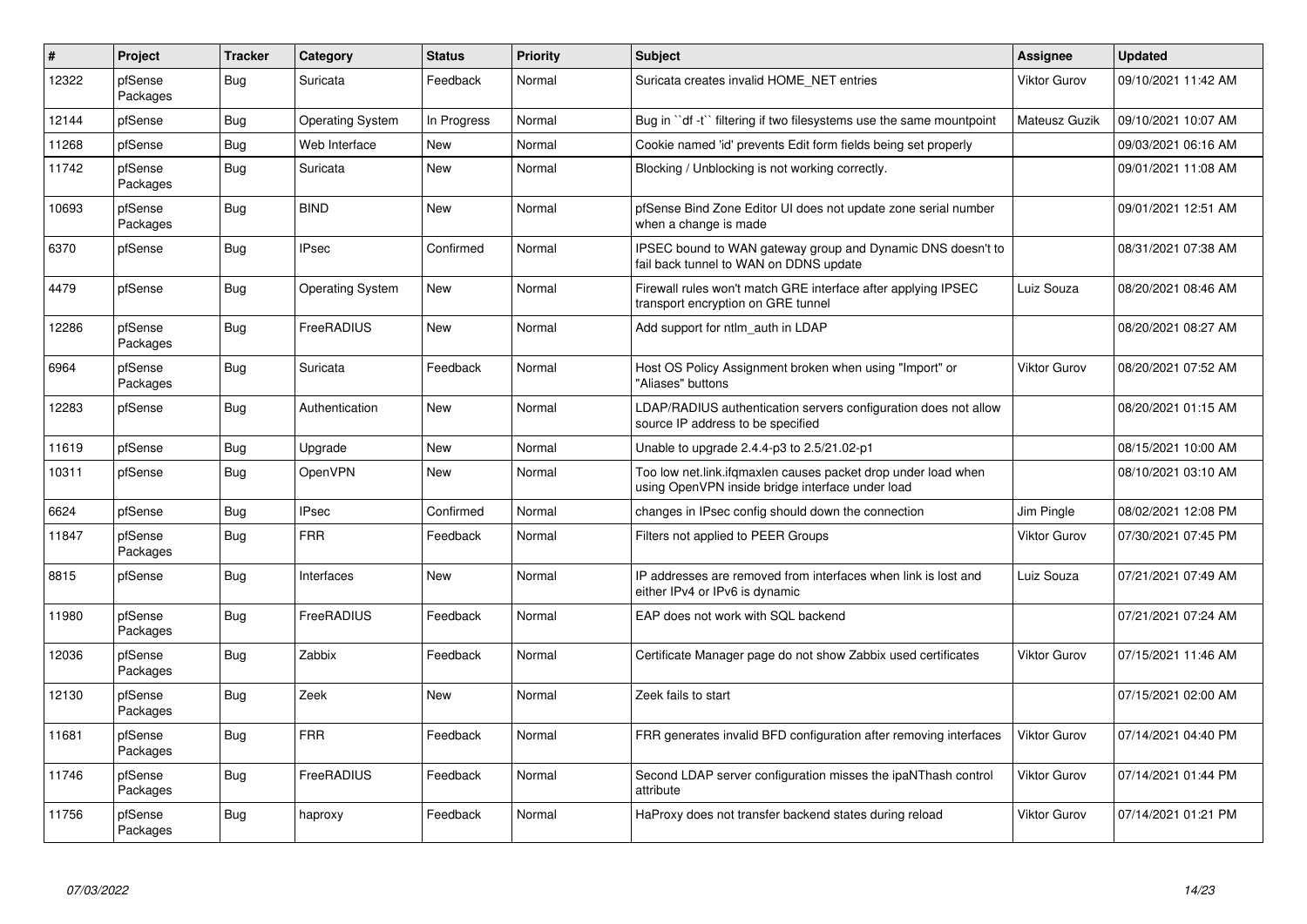| $\#$  | Project             | <b>Tracker</b> | Category                    | <b>Status</b> | <b>Priority</b> | <b>Subject</b>                                                                                           | Assignee     | <b>Updated</b>      |
|-------|---------------------|----------------|-----------------------------|---------------|-----------------|----------------------------------------------------------------------------------------------------------|--------------|---------------------|
| 11515 | pfSense<br>Packages | Bug            | node exporter               | Feedback      | Normal          | node exporter 0.18.1 1 - Unable to interact or start the service<br>from web ui                          | Viktor Gurov | 07/14/2021 12:37 PM |
| 11997 | pfSense<br>Packages | <b>Bug</b>     | <b>IPsec Profile Wizard</b> | New           | Normal          | Add Support for Android Strongswan Profiles in the Profile Wizard                                        | Jim Pingle   | 07/10/2021 07:51 PM |
| 12122 | pfSense             | <b>Bug</b>     | Web Interface               | <b>New</b>    | Normal          | Perform greedy actions asychronously                                                                     |              | 07/10/2021 01:10 PM |
| 6362  | pfSense             | <b>Bug</b>     | DHCP (IPv4)                 | Confirmed     | Normal          | DHCP Client ID not used                                                                                  |              | 07/09/2021 06:30 AM |
| 11610 | pfSense<br>Packages | <b>Bug</b>     | NET-SNMP                    | <b>New</b>    | Normal          | NET-SNMP is not setting the correct permissions on AgentX                                                |              | 06/28/2021 07:54 AM |
| 12084 | pfSense<br>Packages | Bug            | <b>FRR</b>                  | <b>New</b>    | Normal          | libfrr.so.0 error on SG-1100                                                                             |              | 06/26/2021 08:22 AM |
| 9895  | pfSense<br>Packages | Bug            | Snort                       | <b>New</b>    | Normal          | snort reinstallation failed                                                                              |              | 06/23/2021 08:01 AM |
| 11937 | pfSense<br>Packages | Bug            | haproxy                     | Feedback      | Normal          | HAproxy "Use Client-IP" option breaks Captive Portal                                                     | Viktor Gurov | 06/22/2021 08:48 AM |
| 11491 | pfSense<br>Packages | <b>Bug</b>     | haproxy                     | Feedback      | Normal          | haproxy-devel v0.62 2 - startup error 'httpchk'                                                          | Viktor Gurov | 06/22/2021 08:46 AM |
| 12056 | pfSense             | <b>Bug</b>     | Logging                     | <b>New</b>    | Normal          | Filterlog says "Unknown Option %u"                                                                       |              | 06/18/2021 05:51 AM |
| 12009 | pfSense<br>Packages | <b>Bug</b>     | Zabbix                      | New           | Normal          | Zabbix Agent starts twice by /etc/rc.start packages                                                      |              | 06/08/2021 01:35 AM |
| 7779  | pfSense             | <b>Bug</b>     | OpenVPN                     | <b>New</b>    | Normal          | Traffic crossing a site-to-site OpenVPN tunnel fails to fragment.                                        |              | 06/02/2021 08:26 AM |
| 11953 | pfSense             | Bug            | <b>IGMP Proxy</b>           | <b>New</b>    | Normal          | XG-1541 crashes when igmpproxy is enabled and network<br>interfaces status change                        |              | 05/24/2021 04:55 PM |
| 11925 | pfSense             | <b>Bug</b>     | OpenVPN                     | <b>New</b>    | Normal          | Calling-Station-Id always set to WAN IP                                                                  |              | 05/14/2021 09:27 AM |
| 11802 | pfSense<br>Packages | <b>Bug</b>     | FreeRADIUS                  | <b>New</b>    | Normal          | FreeRADIUS sync                                                                                          |              | 05/10/2021 04:18 AM |
| 10671 | pfSense             | <b>Bug</b>     | <b>Operating System</b>     | <b>New</b>    | Normal          | pfsense 2.4.5 1 does not boot on Gen2 2012R2 HyperV VM                                                   |              | 05/09/2021 06:39 AM |
| 11898 | pfSense<br>Packages | <b>Bug</b>     | apcupsd                     | New           | Normal          | PHP error from apcupsd dashboard widget                                                                  |              | 05/07/2021 09:12 AM |
| 11763 | pfSense<br>Packages | <b>Bug</b>     | Status_Monitoring           | <b>New</b>    | Normal          | Traffic graphs refresh issue                                                                             |              | 05/03/2021 09:44 AM |
| 11848 | pfSense<br>Packages | <b>Bug</b>     | Squid                       | <b>New</b>    | Normal          | Issue with squid cache download speed                                                                    |              | 04/23/2021 09:30 PM |
| 11841 | pfSense<br>Packages | <b>Bug</b>     | <b>FRR</b>                  | <b>New</b>    | Normal          | FRR access lists default bahavior changed to permit by default                                           |              | 04/22/2021 09:52 AM |
| 11835 | pfSense<br>Packages | <b>Bug</b>     | <b>FRR</b>                  | <b>New</b>    | Normal          | FRR OSPF redistributed connected routes disappearing                                                     |              | 04/22/2021 07:11 AM |
| 11786 | pfSense             | <b>Bug</b>     | Services                    | <b>New</b>    | Normal          | SSH incomplete setup and startup fail while recovering XML<br>backup in a fresh install of pfSense 2.5.0 |              | 04/17/2021 01:36 PM |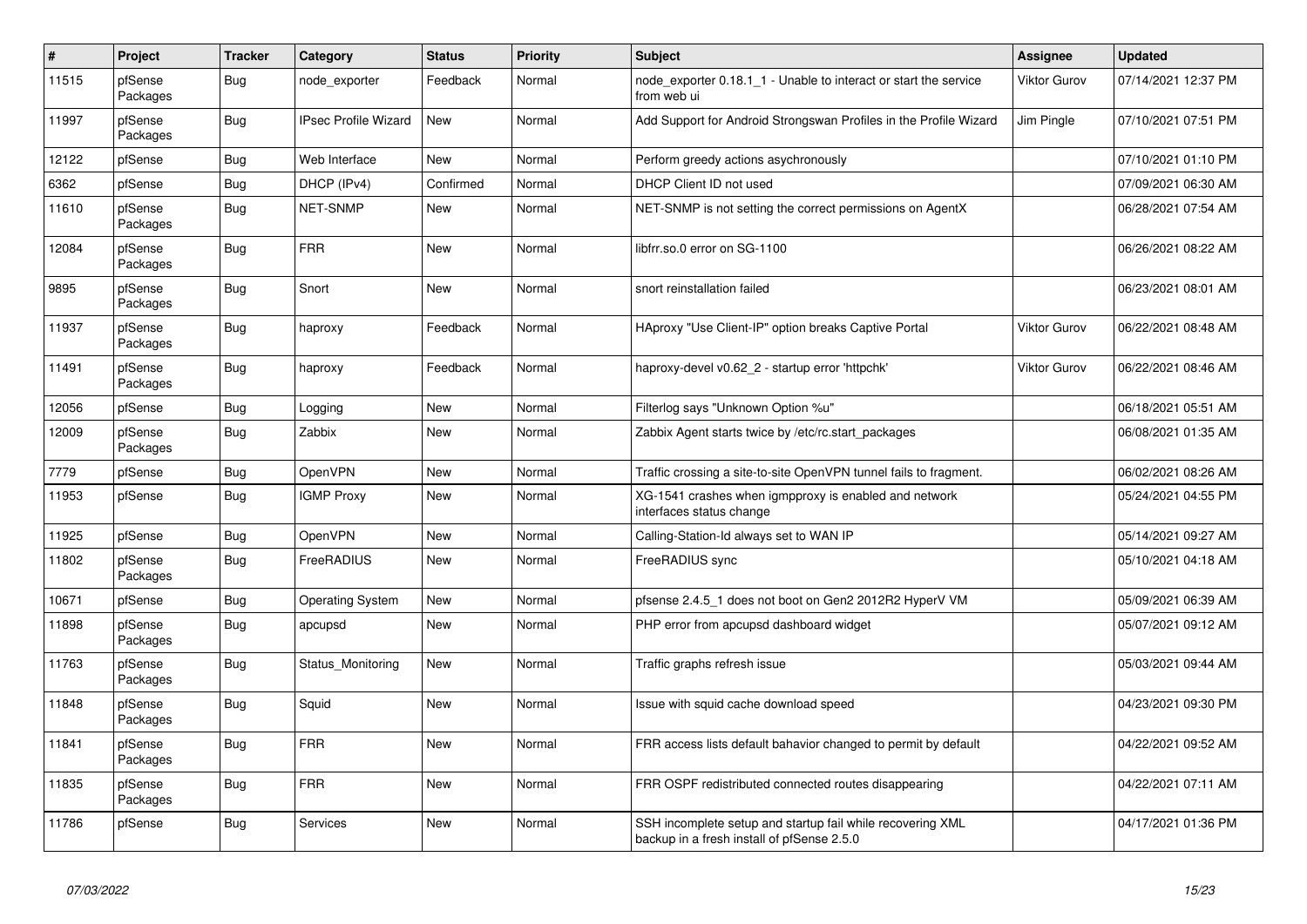| #     | Project             | <b>Tracker</b> | Category                     | <b>Status</b>          | <b>Priority</b> | <b>Subject</b>                                                                                                                                                                                  | Assignee             | <b>Updated</b>      |
|-------|---------------------|----------------|------------------------------|------------------------|-----------------|-------------------------------------------------------------------------------------------------------------------------------------------------------------------------------------------------|----------------------|---------------------|
| 11797 | pfSense<br>Packages | <b>Bug</b>     | <b>Status Traffic Totals</b> | New                    | Normal          | Traffic Totals lost upon reboot when using a ramdisk for /var and<br>/tmp                                                                                                                       | John Cornwell        | 04/10/2021 06:27 PM |
| 11770 | pfSense Plus        | <b>Bug</b>     | Hardware / Drivers           | <b>New</b>             | Normal          | Pantech UML295 USB Modem No Longer Functional                                                                                                                                                   |                      | 04/01/2021 11:28 AM |
| 11761 | pfSense             | Bug            | L <sub>2</sub> TP            | New                    | Normal          | L2TP/IPsec VPN : PPP LCP negotiation occurs before user<br>authentication                                                                                                                       |                      | 03/31/2021 04:52 AM |
| 11731 | pfSense             | <b>Bug</b>     | Hardware / Drivers           | <b>New</b>             | Normal          | Missing support for Realtek USB NICs                                                                                                                                                            |                      | 03/30/2021 04:32 AM |
| 11724 | pfSense             | <b>Bug</b>     | Package System               | New                    | Normal          | Packages unexpectedly removed when changing update branches                                                                                                                                     |                      | 03/29/2021 08:09 AM |
| 11730 | pfSense             | Bug            | Web Interface                | New                    | Normal          | Improve visibility of option selections in dark themes                                                                                                                                          |                      | 03/25/2021 09:38 PM |
| 11717 | pfSense             | <b>Bug</b>     | Rules / NAT                  | New                    | Normal          | Incorrect port forwarding rules if Destination port alias is not equal<br>to Redirect target port alias                                                                                         |                      | 03/22/2021 06:06 AM |
| 11149 | pfSense             | <b>Bug</b>     | <b>DHCP Relay</b>            | New                    | Normal          | DHCP relay won't start with DHCP server behind gateway                                                                                                                                          |                      | 03/22/2021 05:13 AM |
| 11715 | pfSense             | <b>Bug</b>     | OpenVPN                      | New                    | Normal          | OpenVPN MTU                                                                                                                                                                                     |                      | 03/22/2021 01:35 AM |
| 11556 | pfSense             | Bug            | Rules / NAT                  | <b>New</b>             | Normal          | Kill all states associated with a NAT address                                                                                                                                                   |                      | 03/19/2021 10:29 AM |
| 11204 | pfSense<br>Packages | <b>Bug</b>     | <b>NET-SNMP</b>              | Feedback               | Normal          | Fix net-snmp logging to syslog                                                                                                                                                                  | Jim Pingle           | 03/19/2021 05:10 AM |
| 10990 | pfSense<br>Packages | Bug            | <b>NET-SNMP</b>              | Feedback               | Normal          | net-snmp IPv6 listen address needs to be wrapped in square<br>brackets                                                                                                                          |                      | 03/19/2021 05:09 AM |
| 11657 | pfSense             | <b>Bug</b>     | Interfaces                   | <b>New</b>             | Normal          | netmap_ring_reinit error                                                                                                                                                                        |                      | 03/18/2021 10:32 PM |
| 11666 | pfSense             | Bug            | Logging                      | New                    | Normal          | GUI Firewall log search not parsing filter.log beyond hard coded<br>limit                                                                                                                       |                      | 03/12/2021 11:38 AM |
| 11377 | pfSense<br>Packages | <b>Bug</b>     | <b>FRR</b>                   | Pull Request<br>Review | Normal          | <b>FRR</b> deinstall                                                                                                                                                                            |                      | 03/10/2021 08:21 AM |
| 11641 | pfSense             | Bug            | Interfaces                   | New                    | Normal          | On xn based interfaces without the VLANMTU flag the first VLAN<br>tag defined does not follow the parent interface MTU settings. All<br>subsequent VLAN tags follow the parent interface's MTU. |                      | 03/09/2021 06:42 PM |
| 10708 | pfSense             | <b>Bug</b>     | Upgrade                      | New                    | Normal          | ZFS bootpool boot symlink issue                                                                                                                                                                 | Luiz Souza           | 03/08/2021 07:03 AM |
| 11541 | pfSense             | Bug            | <b>OpenVPN</b>               | <b>New</b>             | Normal          | OpenVPN status does not work properly when set to TCP and<br>Concurrent Connections = 1                                                                                                         |                      | 03/02/2021 02:27 PM |
| 10608 | pfSense<br>Packages | <b>Bug</b>     | Squid                        | Feedback               | Normal          | Update squid port to 4.11-p2                                                                                                                                                                    |                      | 03/02/2021 04:00 AM |
| 10429 | pfSense<br>Packages | Bug            | <b>Status Traffic Totals</b> | <b>New</b>             | Normal          | Status Traffic Total broken 2.4.5                                                                                                                                                               | <b>Jared Dillard</b> | 02/27/2021 07:55 PM |
| 11548 | pfSense             | <b>Bug</b>     | Rules / NAT                  | New                    | Normal          | "rule expands to no valid combination" error from port forward<br>automatic rule mixing IPv4 and IPv6 elements                                                                                  |                      | 02/27/2021 03:18 PM |
| 11477 | pfSense<br>Packages | Bug            | FRR                          | Feedback               | Normal          | FRR does not recognize some BFD options                                                                                                                                                         | Viktor Gurov         | 02/26/2021 10:52 PM |
| 11375 | pfSense<br>Packages | <b>Bug</b>     | apcupsd                      | New                    | Normal          | UPS Type <blank> for USB APC</blank>                                                                                                                                                            |                      | 02/26/2021 11:10 AM |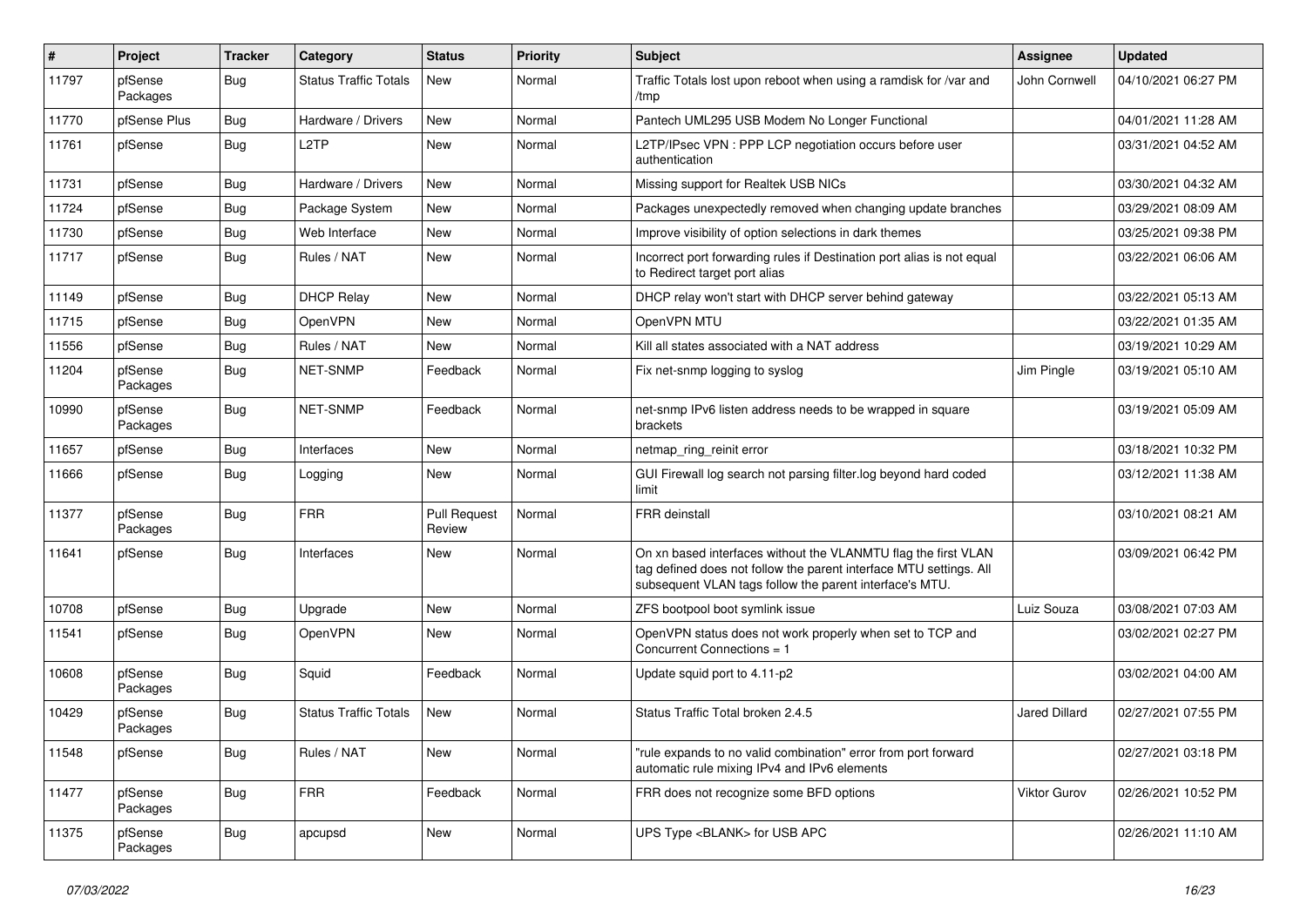| #     | Project             | <b>Tracker</b> | Category                            | <b>Status</b> | <b>Priority</b> | Subject                                                                                                                | <b>Assignee</b>     | <b>Updated</b>      |
|-------|---------------------|----------------|-------------------------------------|---------------|-----------------|------------------------------------------------------------------------------------------------------------------------|---------------------|---------------------|
| 10624 | pfSense             | Bug            | <b>DNS Resolver</b>                 | New           | Normal          | Unbound configuration memory leak with python module $+$ register<br>DHCP leases active                                |                     | 02/26/2021 10:27 AM |
| 11522 | pfSense<br>Packages | <b>Bug</b>     | Zabbix                              | <b>New</b>    | Normal          | fping6 error                                                                                                           |                     | 02/24/2021 07:13 AM |
| 11503 | pfSense             | <b>Bug</b>     | OpenVPN                             | New           | Normal          | Using multiple authentication backends on an OpenVPN server fails                                                      |                     | 02/23/2021 12:23 PM |
| 11479 | pfSense<br>Packages | <b>Bug</b>     | snmptt                              | New           | Normal          | snmptt 1.4.2 does not work in daemon mode                                                                              |                     | 02/20/2021 04:37 PM |
| 11473 | pfSense             | <b>Bug</b>     | Web Interface                       | <b>New</b>    | Normal          | System Activity shows invalid data on SG-3100                                                                          |                     | 02/19/2021 08:12 PM |
| 11404 | pfSense<br>Packages | <b>Bug</b>     | <b>FRR</b>                          | Feedback      | Normal          | Incorrect prefix/access lists migration on update                                                                      | <b>Viktor Gurov</b> | 02/18/2021 09:49 AM |
| 11414 | pfSense<br>Packages | <b>Bug</b>     | pfBlockerNG                         | New           | Normal          | Enabling feed "Public DNS4 all" breaks some Google services                                                            |                     | 02/13/2021 02:46 AM |
| 11412 | pfSense             | <b>Bug</b>     | Interfaces                          | New           | Normal          | LLDPD Package Doesn't Work with Switchports                                                                            |                     | 02/12/2021 08:12 PM |
| 8686  | pfSense             | Bug            | <b>IPsec</b>                        | <b>New</b>    | Normal          | IPsec VTI: Assigned interface firewall rules are never parsed                                                          |                     | 02/10/2021 12:15 PM |
| 11388 | pfSense<br>Packages | Bug            | FreeRADIUS                          | Feedback      | Normal          | Captive Portal authentication error with MySQL backend                                                                 | <b>Viktor Gurov</b> | 02/10/2021 08:54 AM |
| 11184 | pfSense             | <b>Bug</b>     | FreeBSD                             | New           | Normal          | PF: State policy cannot be configurable                                                                                |                     | 02/09/2021 02:43 AM |
| 11345 | pfSense<br>Packages | <b>Bug</b>     | <b>FRR</b>                          | Feedback      | Normal          | FRR-OSPF - No "prefix-list" possible                                                                                   | Jim Pingle          | 02/04/2021 11:03 PM |
| 11363 | pfSense             | Bug            | Installer                           | <b>New</b>    | Normal          | Clean Install 2.5.0 fails due to hardware incompability                                                                |                     | 02/04/2021 11:06 AM |
| 7389  | pfSense             | <b>Bug</b>     | <b>Traffic Shaper</b><br>(Limiters) | In Progress   | Normal          | Limiter does not work with transparent proxy                                                                           | Luiz Souza          | 02/01/2021 03:31 PM |
| 8611  | pfSense             | <b>Bug</b>     | Interfaces                          | In Progress   | Normal          | unable to receive IPv6 RA's on SG-1000, default route lost                                                             | Luiz Souza          | 02/01/2021 03:31 PM |
| 11331 | pfSense<br>Packages | <b>Bug</b>     | FreeRADIUS                          | Feedback      | Normal          | FreeRADIUS latest package upgrade broke Plain Mac<br>Authentication                                                    | <b>Viktor Gurov</b> | 01/30/2021 10:08 AM |
| 11335 | pfSense             | Bug            | Interfaces                          | New           | Normal          | Spoofing the MAC on a LAGG interface does not work for some<br>NIC types.                                              |                     | 01/29/2021 09:10 AM |
| 4088  | pfSense<br>Packages | Bug            | squidguard                          | Feedback      | Normal          | Buggy squidgurd config file is created                                                                                 | <b>Viktor Gurov</b> | 01/28/2021 10:01 AM |
| 11274 | pfSense<br>Packages | <b>Bug</b>     | ntop                                | Feedback      | Normal          | ntopng https web server does not present full certificate chain                                                        | <b>Viktor Gurov</b> | 01/28/2021 09:51 AM |
| 11261 | pfSense<br>Packages | <b>Bug</b>     | pfBlockerNG                         | New           | Normal          | pfBlockerNG ASN numbers in IPv4 (/IPv6) Custom_List generate<br>error(s) "Invalid numeric literal at line 1, column 7" |                     | 01/28/2021 08:34 AM |
| 11232 | pfSense             | <b>Bug</b>     | <b>Operating System</b>             | New           | Normal          | Fix pfSense_fsync                                                                                                      |                     | 01/08/2021 08:53 AM |
| 11180 | pfSense<br>Packages | <b>Bug</b>     | Filer                               | Feedback      | Normal          | Filer run action for files on sync that wan't been modified                                                            | Viktor Gurov        | 01/08/2021 07:27 AM |
| 11235 | pfSense<br>Packages | <b>Bug</b>     | Filer                               | New           | Normal          | Filer run script when "state" unchanged                                                                                |                     | 01/08/2021 07:24 AM |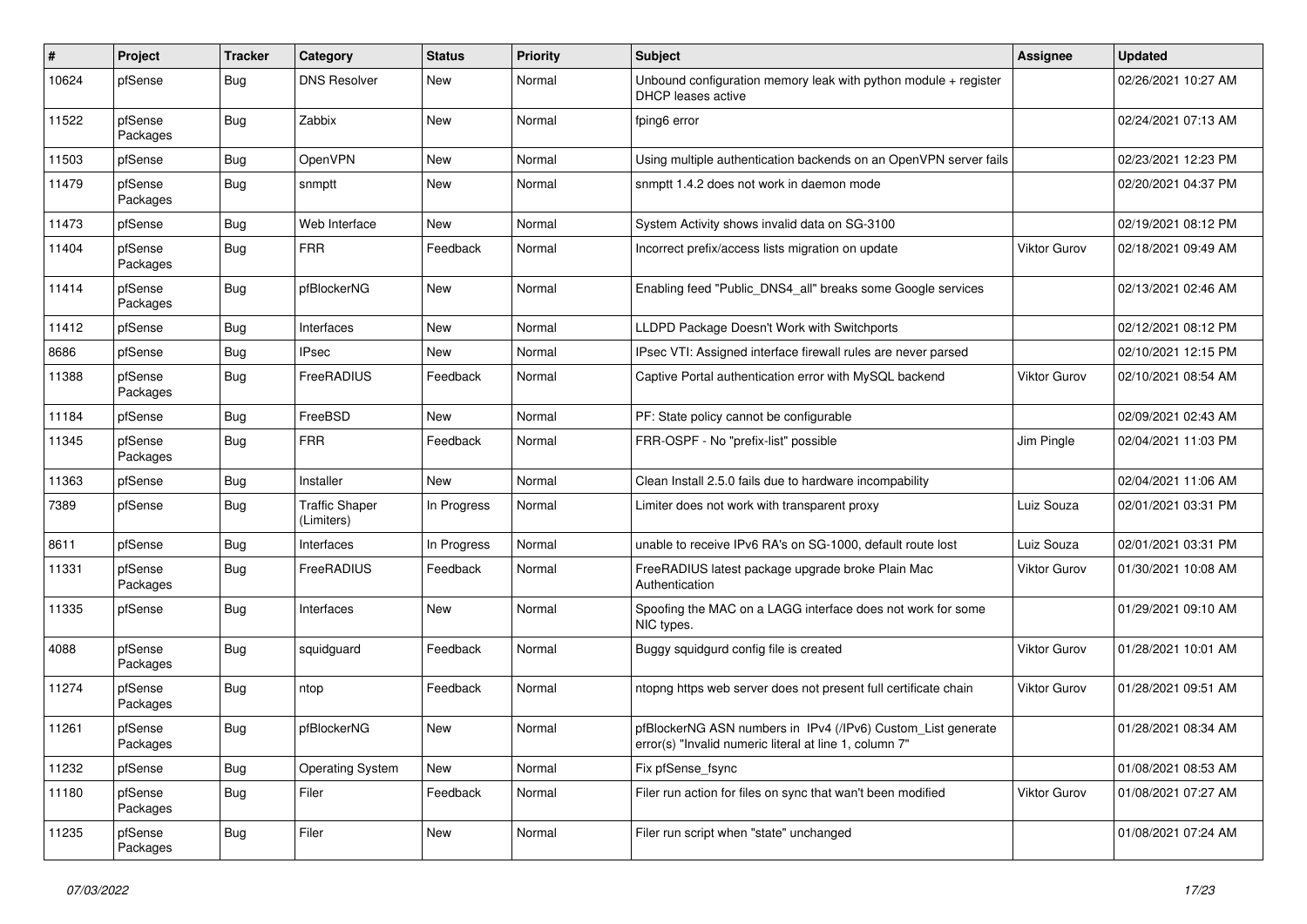| $\vert$ # | Project             | <b>Tracker</b> | Category                            | <b>Status</b> | <b>Priority</b> | <b>Subject</b>                                                                                                          | <b>Assignee</b>       | <b>Updated</b>      |
|-----------|---------------------|----------------|-------------------------------------|---------------|-----------------|-------------------------------------------------------------------------------------------------------------------------|-----------------------|---------------------|
| 11192     | pfSense             | Bug            | <b>Traffic Shaper</b><br>(Limiters) | Feedback      | Normal          | Using Limiters causes out of order packets within one TCP or UDP<br>flow                                                |                       | 01/06/2021 12:09 AM |
| 11203     | pfSense             | Bug            | Certificates                        | New           | Normal          | certificate manager very slow                                                                                           |                       | 12/31/2020 11:57 AM |
| 10935     | pfSense<br>Packages | Bug            | <b>FRR</b>                          | <b>New</b>    | Normal          | FRR 0.6.7-6 - BGPD service recycled IPv6 without Route Map                                                              |                       | 12/30/2020 05:00 PM |
| 11174     | pfSense             | Bug            | <b>Traffic Shaper</b><br>(ALTQ)     | Feedback      | Normal          | Incorrect traffic shaping on pppoe interface                                                                            |                       | 12/21/2020 11:21 PM |
| 11177     | pfSense             | <b>Bug</b>     | Dynamic DNS                         | <b>New</b>    | Normal          | DDNSv6 not using Check IP Services                                                                                      |                       | 12/21/2020 05:02 AM |
| 11147     | pfSense             | Bug            | Dynamic DNS                         | New           | Normal          | Domeneshop DynDNS IPv4 and IPv6                                                                                         |                       | 12/09/2020 11:47 PM |
| 6691      | pfSense             | Bug            | DHCP (IPv6)                         | New           | Normal          | dhcp6c quits after only two tries if no response was received                                                           |                       | 12/07/2020 04:25 PM |
| 10516     | pfSense<br>Packages | Bug            | <b>FRR</b>                          | <b>New</b>    | Normal          | <b>FRR Access list</b>                                                                                                  |                       | 12/06/2020 11:02 PM |
| 11110     | pfSense             | Bug            | Backup / Restore                    | New           | Normal          | Backup file should be checked before restoring a specific area                                                          |                       | 12/05/2020 02:50 PM |
| 6051      | pfSense             | Bug            | DHCP (IPv6)                         | New           | Normal          | DHCPv6 Client Failure for additional WAN Address causes<br>2-seconds-service-restart-loop                               |                       | 12/03/2020 01:08 AM |
| 7943      | pfSense             | Bug            | Web Interface                       | <b>New</b>    | Normal          | CSS Overflow Fix for Drop Down Menus in webConfigurator                                                                 |                       | 11/21/2020 02:54 PM |
| 9654      | pfSense             | Bug            | <b>DNS Resolver</b>                 | <b>New</b>    | Normal          | After reboot, the DNS resolver must be restarted before it will<br>advertise the ipv6 DNS address of the router.        |                       | 11/20/2020 03:12 AM |
| 7267      | pfSense<br>Packages | Bug            | <b>Status Traffic Totals</b>        | <b>New</b>    | Normal          | Status Traffic Totals - Stacked Bar - Scale not high enough                                                             | Jared Dillard         | 11/18/2020 07:38 AM |
| 6333      | pfSense             | Bug            | Gateway Monitoring                  | Confirmed     | Normal          | Bootup starts/restarts dpinger multiple times                                                                           | Luiz Souza            | 11/16/2020 01:11 PM |
| 8325      | pfSense             | <b>Bug</b>     | UPnP/NAT-PMP                        | <b>New</b>    | Normal          | UPnP not available for pppoe-Clients                                                                                    |                       | 11/15/2020 10:33 AM |
| 6321      | pfSense             | <b>Bug</b>     | L2TP                                | New           | Normal          | Problem with connecting I2tp over ipsec from android and windows                                                        |                       | 11/13/2020 11:01 AM |
| 4740      | pfSense             | Bug            | Wireless                            | New           | Normal          | Intel wireless kernel panic in infrastructure mode with WPA                                                             |                       | 11/13/2020 08:38 AM |
| 10726     | pfSense             | Bug            | Rules / NAT                         | New           | Normal          | Sticky-connections option is bugged - sticky-address cannot be<br>redefined                                             |                       | 11/12/2020 10:12 AM |
| 11040     | pfSense<br>Packages | Bug            | pfBlockerNG                         | <b>New</b>    | Normal          | pfb filter core faults when clearing firewall log                                                                       |                       | 11/07/2020 01:44 PM |
| 10875     | pfSense             | Bug            | Gateways                            | New           | Normal          | PPP periodic reset does not fully restore gateway group<br>round-robin functionality                                    | Luiz Souza            | 11/05/2020 07:44 AM |
| 8263      | pfSense             | <b>Bug</b>     | <b>Traffic Shaper</b><br>(ALTQ)     | <b>New</b>    | Normal          | Cannot create a nonlinear `Link Share` service curve because of:<br>'the sum of the child bandwidth higher than parent" |                       | 11/05/2020 07:31 AM |
| 9349      | pfSense             | Bug            | <b>IPsec</b>                        | Confirmed     | Normal          | IPSec service start/stop/restart fails after settings change                                                            | Markus<br>Stockhausen | 10/30/2020 01:33 PM |
| 10325     | pfSense             | Bug            | <b>Notifications</b>                | New           | Normal          | System/Advanced/Notifications/E-Mail - SMTP Notification E-Mail<br>auth password Unexpected Bahaviour                   |                       | 10/30/2020 08:17 AM |
| 10980     | pfSense             | <b>Bug</b>     | <b>Operating System</b>             | New           | Normal          | rc.local is executed at login by rc.initial, and not at boot time.                                                      |                       | 10/19/2020 09:39 AM |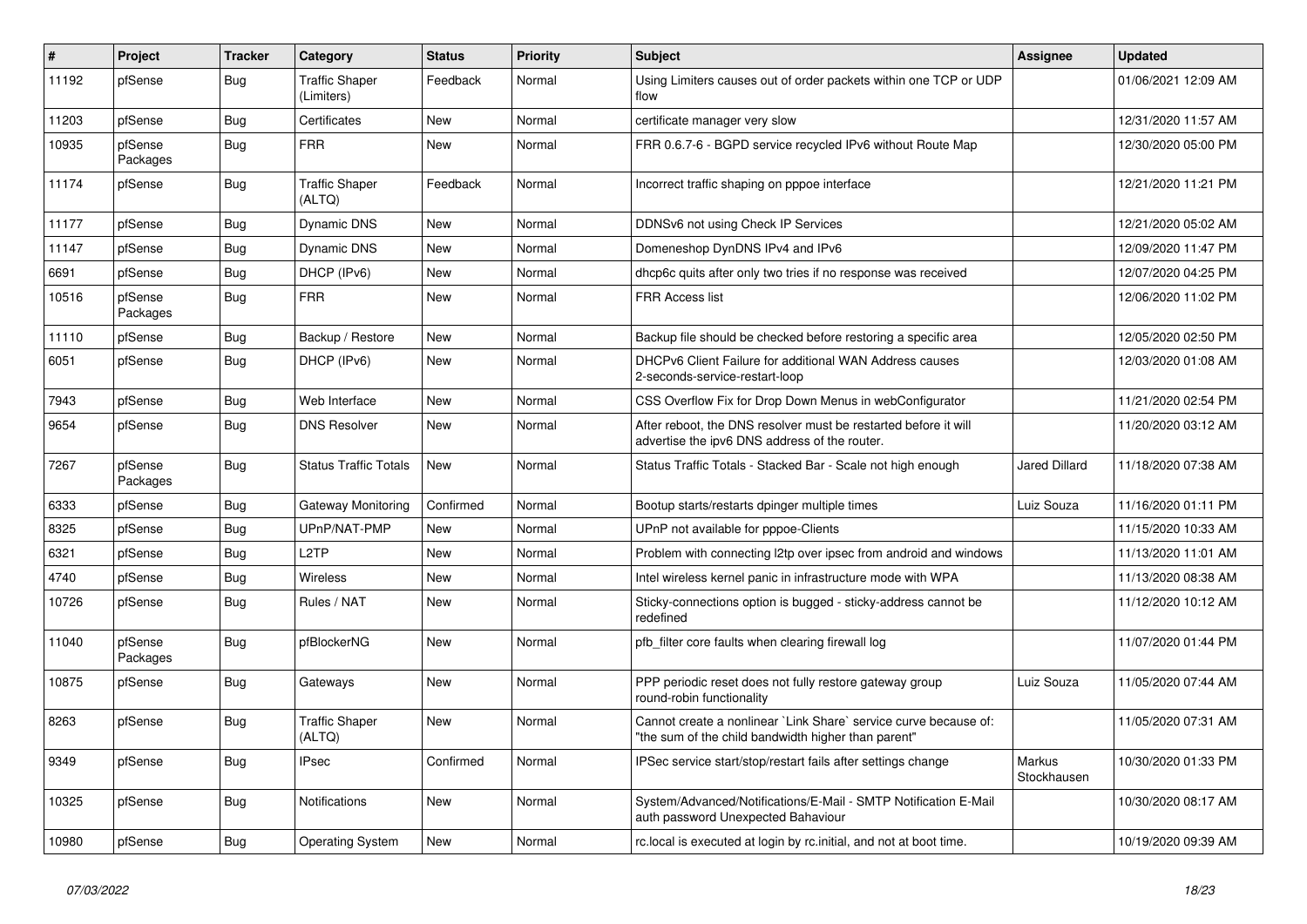| $\#$  | Project             | <b>Tracker</b> | Category                 | <b>Status</b> | <b>Priority</b> | <b>Subject</b>                                                                                                    | <b>Assignee</b>        | <b>Updated</b>      |
|-------|---------------------|----------------|--------------------------|---------------|-----------------|-------------------------------------------------------------------------------------------------------------------|------------------------|---------------------|
| 10714 | pfSense             | Bug            | DHCP (IPv6)              | <b>New</b>    | Normal          | radvd only gives out the prefix of the "first" IPv6 address of an<br>interface                                    |                        | 10/06/2020 01:03 PM |
| 10791 | pfSense<br>Packages | <b>Bug</b>     | <b>PIMD</b>              | <b>New</b>    | Normal          | Valid (vlan)interfaces do not get vif reporting "Invalid phyint<br>address"                                       |                        | 10/06/2020 09:20 AM |
| 6167  | pfSense             | Bug            | <b>IPsec</b>             | Confirmed     | Normal          | IPsec IPComp not working                                                                                          | George<br>Neville-Neil | 09/22/2020 06:07 PM |
| 8432  | pfSense             | <b>Bug</b>     | Dynamic DNS              | New           | Normal          | Dynamic DNS Client gives an error that it can't find IPv6 address<br>when WAN interface is a LAGG                 |                        | 09/17/2020 05:23 AM |
| 10765 | pfSense             | <b>Bug</b>     | Authentication           | <b>New</b>    | Normal          | Ampersands in Idap_extended_query are escaped twice                                                               |                        | 09/02/2020 07:55 AM |
| 10845 | pfSense<br>Packages | Bug            | apcupsd                  | <b>New</b>    | Normal          | apcupsd doesn't stop when not enabled                                                                             |                        | 08/24/2020 10:16 AM |
| 10833 | pfSense             | Bug            | Configuration<br>Backend | <b>New</b>    | Normal          | unbound exits on configuration error when link status flaps on LAN<br>interface                                   |                        | 08/13/2020 11:53 PM |
| 10822 | pfSense             | <b>Bug</b>     | DHCP (IPv6)              | <b>New</b>    | Normal          | Deprecated IPv6 prefix won't be announced as deprecated to<br>clients                                             |                        | 08/10/2020 09:23 AM |
| 10783 | pfSense<br>Packages | <b>Bug</b>     | ntop                     | New           | Normal          | NtopNG is very unstable on arm64                                                                                  |                        | 07/22/2020 09:07 AM |
| 10584 | pfSense             | Bug            | Hardware / Drivers       | <b>New</b>    | Normal          | SG-3100 with M.2: shutdown instead of reboot                                                                      |                        | 07/21/2020 03:08 AM |
| 8380  | pfSense             | <b>Bug</b>     | OpenVPN                  | <b>New</b>    | Normal          | OpenVPN RADIUS password length is not constant                                                                    | Jim Pingle             | 07/17/2020 11:46 AM |
| 10729 | pfSense             | Bug            | Package System           | <b>New</b>    | Normal          | Certificate verification failed for pkg.freebsd.org                                                               |                        | 07/05/2020 01:12 AM |
| 10712 | pfSense             | <b>Bug</b>     | Rules / NAT              | <b>New</b>    | Normal          | 'default allow LAN IPv6 to any" rule does not work right after boot<br>when using IPv6 PD                         |                        | 06/30/2020 12:17 AM |
| 10715 | pfSense             | Bug            | <b>DHCP Relay</b>        | <b>New</b>    | Normal          | DHCPv6 relay always uses the "first" IPv6 address of an interface                                                 |                        | 06/29/2020 05:01 AM |
| 10695 | pfSense<br>Packages | <b>Bug</b>     | FreeRADIUS               | <b>New</b>    | Normal          | Free Radius Accounting skipping MBs after reboot due to power<br>down                                             |                        | 06/24/2020 04:49 AM |
| 7986  | pfSense             | Bug            | Wireless                 | <b>New</b>    | Normal          | WLAN card no longer properly initialized under 2.4.0                                                              |                        | 06/19/2020 08:08 AM |
| 8087  | pfSense             | <b>Bug</b>     | Authentication           | New           | Normal          | Provide Calling-Station-ID to RADIUS backed VPN connections                                                       |                        | 06/06/2020 05:36 AM |
| 10601 | pfSense<br>Packages | Bug            | Status_Monitoring        | <b>New</b>    | Normal          | Dashboard->Traffic Graphs Scale is capped for outbound                                                            |                        | 05/29/2020 10:13 AM |
| 10606 | pfSense<br>Packages | <b>Bug</b>     | Snort                    | <b>New</b>    | Normal          | Snort Inline stopped working after upgrade to FreeBSD 12.1<br>(network traffic blocked after heavy load randomly) |                        | 05/28/2020 10:06 AM |
| 10577 | pfSense             | Bug            | Hardware / Drivers       | Feedback      | Normal          | intel x553 (c3000 chipset) loading x520 driver                                                                    |                        | 05/28/2020 03:59 AM |
| 10590 | pfSense<br>Packages | <b>Bug</b>     | pfBlockerNG              | New           | Normal          | pfBlockerNG: Invalid argument supplied for foreach()                                                              |                        | 05/26/2020 08:22 AM |
| 8324  | pfSense             | <b>Bug</b>     | Hardware / Drivers       | New           | Normal          | bxe cards require promisc for OSPF                                                                                | Luiz Souza             | 05/25/2020 03:19 PM |
| 9139  | pfSense<br>Packages | <b>Bug</b>     | Telegraf                 | <b>New</b>    | Normal          | telegraf: add ping for default gateway(s)                                                                         |                        | 05/21/2020 04:23 PM |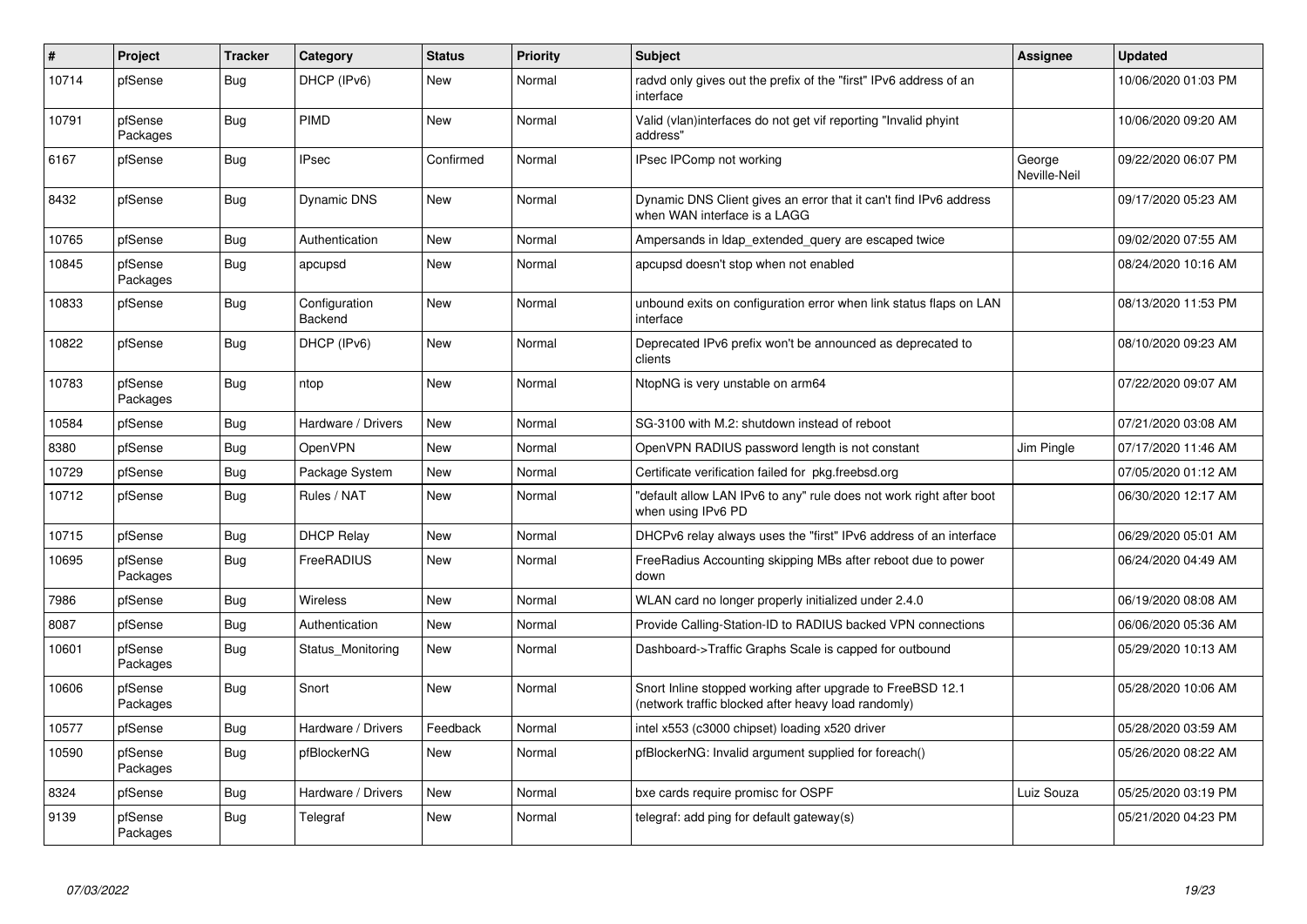| #     | Project             | <b>Tracker</b> | Category                     | <b>Status</b> | <b>Priority</b> | <b>Subject</b>                                                                                                                                              | <b>Assignee</b>      | <b>Updated</b>      |
|-------|---------------------|----------------|------------------------------|---------------|-----------------|-------------------------------------------------------------------------------------------------------------------------------------------------------------|----------------------|---------------------|
| 8343  | pfSense             | <b>Bug</b>     | Gateways                     | New           | Normal          | Gateway Routes (Default Routes) not removed in Kernel when<br>removed from GUI                                                                              |                      | 05/14/2020 01:22 AM |
| 10503 | pfSense<br>Packages | <b>Bug</b>     | <b>FRR</b>                   | New           | Normal          | Flapping any GW in multi-WAN influences restating all IPsec<br>tunnels in FRR which leads to dropping all IPsec VTI static routes<br>and related BGP issues |                      | 05/08/2020 07:51 PM |
| 10493 | pfSense             | <b>Bug</b>     | <b>IPsec</b>                 | New           | Normal          | filter_get_vpns_list() issues                                                                                                                               |                      | 05/06/2020 01:07 AM |
| 10526 | pfSense<br>Packages | <b>Bug</b>     | pfBlockerNG                  | New           | Normal          | Package pfBlockerNG Crashes on Alert view                                                                                                                   |                      | 05/04/2020 08:59 AM |
| 10487 | pfSense<br>Packages | <b>Bug</b>     | Telegraf                     | New           | Normal          | Telegraf package not sending logs to influxdb server                                                                                                        |                      | 05/03/2020 07:09 PM |
| 9537  | pfSense<br>Packages | Bug            | <b>Status Traffic Totals</b> | New           | Normal          | One month offset in displayed data between time changes                                                                                                     | <b>Jared Dillard</b> | 05/01/2020 08:27 AM |
| 10000 | pfSense             | <b>Bug</b>     | Dynamic DNS                  | <b>New</b>    | Normal          | Azure Dynamic DNS A and AAAA Records for Apex Zone                                                                                                          |                      | 03/31/2020 09:03 AM |
| 10370 | pfSense<br>Packages | <b>Bug</b>     | ntop                         | New           | Normal          | ntopng Timeseries not send to InfluxDB                                                                                                                      |                      | 03/30/2020 09:42 AM |
| 9179  | pfSense             | <b>Bug</b>     | <b>NAT Reflection</b>        | New           | Normal          | NAT reflection fix implemented for #8604 is causing WebUI and<br>XMLRPC to fail on slave                                                                    |                      | 03/27/2020 08:01 PM |
| 6481  | pfSense             | Bug            | <b>IPsec</b>                 | New           | Normal          | loading EAP RADIUS method failed                                                                                                                            |                      | 03/24/2020 04:25 PM |
| 10342 | pfSense             | Bug            | <b>DNS Resolver</b>          | <b>New</b>    | Normal          | Unbound domain overrides stop resolving periodically. They only<br>resume after the service has been restarted.                                             |                      | 03/13/2020 10:35 AM |
| 10310 | pfSense             | <b>Bug</b>     | Upgrade                      | New           | Normal          | Systems with low RAM and several packages may temporarily fail<br>to load large tables after an upgrade                                                     |                      | 03/03/2020 07:55 AM |
| 10279 | pfSense<br>Packages | <b>Bug</b>     | open-vm-tools                | New           | Normal          | pfSense's OpenVM Tools on ESXi 6.7 no longer provides guest vm<br>functionality                                                                             |                      | 03/01/2020 06:07 PM |
| 10292 | pfSense<br>Packages | Bug            | Suricata                     | New           | Normal          | Suricata not respecting SID Mgmt list                                                                                                                       |                      | 02/27/2020 01:02 PM |
| 10294 | pfSense<br>Packages | <b>Bug</b>     | <b>FRR</b>                   | New           | Normal          | FRR Route Counts Incorrect on Status Page                                                                                                                   | Jim Pingle           | 02/26/2020 11:08 AM |
| 10278 | pfSense<br>Packages | <b>Bug</b>     | pfBlockerNG                  | New           | Normal          | pfBlockerNG: Formatting issue on DNSBL stats page                                                                                                           |                      | 02/24/2020 01:36 PM |
| 10277 | pfSense             | <b>Bug</b>     | Web Interface                | New           | Normal          | Sorting the log entries does not use year value                                                                                                             |                      | 02/24/2020 07:46 AM |
| 9934  | pfSense<br>Packages | <b>Bug</b>     | Suricata                     | New           | Normal          | suricata update kills WAN interface                                                                                                                         |                      | 02/20/2020 09:17 AM |
| 10271 | pfSense             | <b>Bug</b>     | Web Interface                | New           | Normal          | Large number of VLAN/LANs make "Interfaces" menu hard to<br>access                                                                                          |                      | 02/20/2020 04:46 AM |
| 7420  | pfSense             | Bug            | <b>IPsec</b>                 | New           | Normal          | ipsec status freezing                                                                                                                                       |                      | 02/13/2020 09:09 AM |
| 10253 | pfSense<br>Packages | Bug            | pfBlockerNG                  | New           | Normal          | pfblockerng-devel uses user interface for VIP causing issues with<br>other services                                                                         |                      | 02/11/2020 09:17 AM |
| 8770  | pfSense             | Bug            | Interfaces                   | New           | Normal          | QinQ interfaces always show as active                                                                                                                       |                      | 02/01/2020 09:47 AM |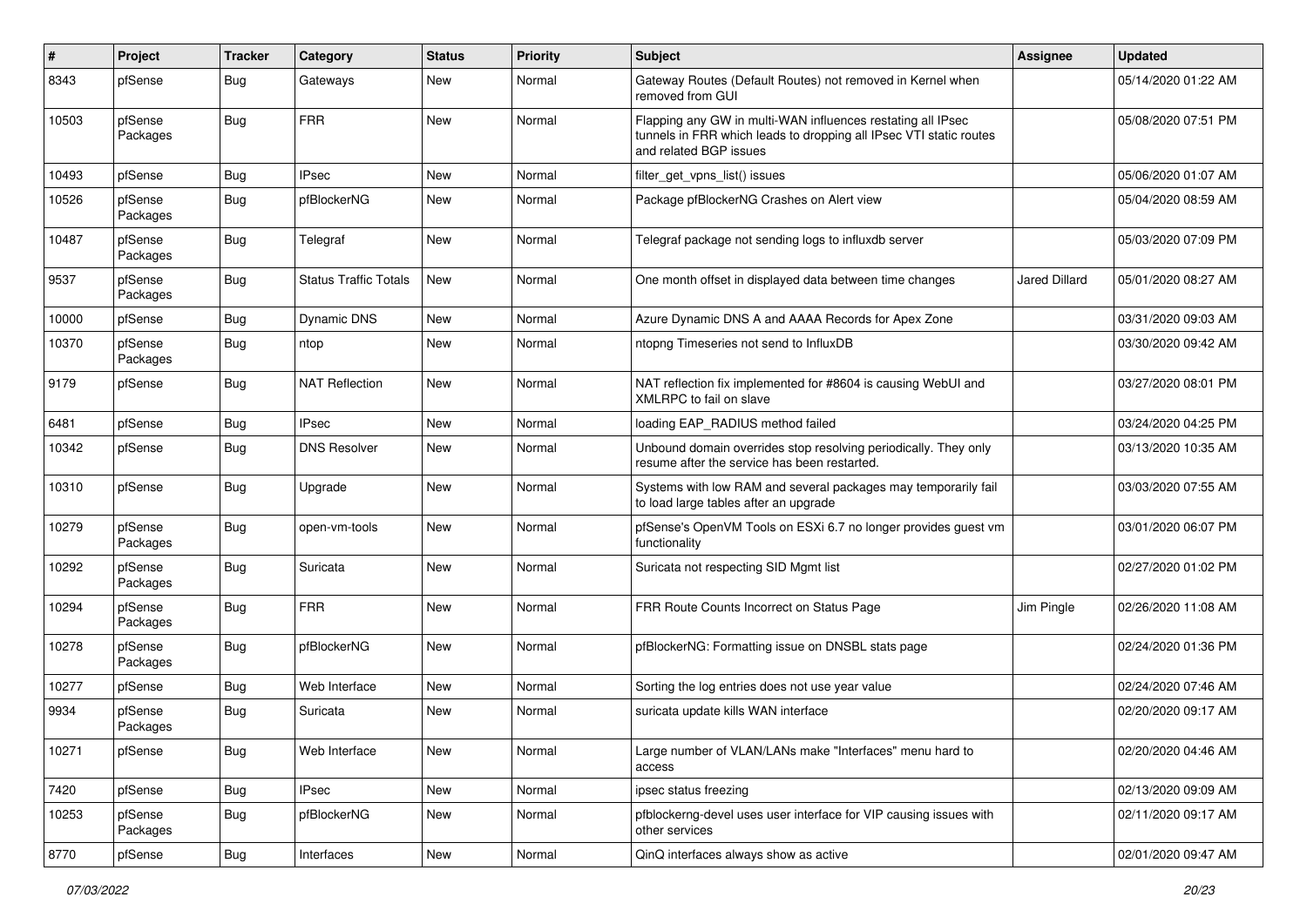| #     | Project             | <b>Tracker</b> | Category               | <b>Status</b> | <b>Priority</b> | Subject                                                                                                          | <b>Assignee</b> | <b>Updated</b>      |
|-------|---------------------|----------------|------------------------|---------------|-----------------|------------------------------------------------------------------------------------------------------------------|-----------------|---------------------|
| 3312  | pfSense             | <b>Bug</b>     | <b>IPsec</b>           | New           | Normal          | Gateway on IPsec rules is not functional in pf                                                                   |                 | 01/28/2020 10:09 PM |
| 10188 | pfSense<br>Packages | <b>Bug</b>     | pfBlockerNG            | New           | Normal          | Reputation tab is not working                                                                                    |                 | 01/24/2020 10:06 AM |
| 10164 | pfSense<br>Packages | <b>Bug</b>     | pfBlockerNG            | New           | Normal          | pfBlockerNG dashboard widget position is not maintained when<br>updating                                         |                 | 01/06/2020 10:06 AM |
| 10150 | pfSense             | <b>Bug</b>     | <b>IGMP Proxy</b>      | <b>New</b>    | Normal          | IGMP Proxy does not scale to hundreds of streams                                                                 |                 | 01/03/2020 02:56 AM |
| 10143 | pfSense             | Bug            | <b>DNS Resolver</b>    | New           | Normal          | System hostname DNS entry is assigned to the wrong IP on<br>multi-wan setups                                     |                 | 12/31/2019 02:33 PM |
| 9676  | pfSense<br>Packages | <b>Bug</b>     | pfBlockerNG            | New           | Normal          | AS lookup fails                                                                                                  |                 | 12/26/2019 12:17 AM |
| 9999  | pfSense<br>Packages | <b>Bug</b>     | pfBlockerNG            | New           | Normal          | unbound fatal error if System Domain in DNSBL and System<br>Domain Local Zone Type is Redirect                   |                 | 12/25/2019 08:10 AM |
| 9566  | pfSense             | <b>Bug</b>     | <b>Traffic Graphs</b>  | New           | Normal          | Traffic graph displays traffic incorrectly                                                                       |                 | 11/18/2019 07:54 AM |
| 9497  | pfSense<br>Packages | Bug            | AWS VPC                | New           | Normal          | AWS VPN Wizard: WebGUI times out.                                                                                |                 | 11/13/2019 10:07 AM |
| 9286  | pfSense<br>Packages | <b>Bug</b>     | squidguard             | New           | Normal          | squidGuard - Unable to change IP for sgerror.php URL in<br>configuration                                         |                 | 11/13/2019 10:07 AM |
| 9805  | pfSense             | Bug            | Dynamic DNS            | New           | Normal          | dynDNS cloudflare multiple entries                                                                               |                 | 10/02/2019 04:51 PM |
| 8315  | pfSense<br>Packages | Bug            | Mail report            | Feedback      | Normal          | Mail Report mail_report_send() behavior different than<br>notify_via_smtp()                                      | Jim Pingle      | 09/24/2019 10:12 AM |
| 6668  | pfSense             | <b>Bug</b>     | <b>IPsec</b>           | Feedback      | Normal          | IPSec tunnel + L2TP/IPSec VPN - wrong PSK chosen by pfSense                                                      |                 | 09/21/2019 02:07 AM |
| 9737  | pfSense             | <b>Bug</b>     | <b>Traffic Graphs</b>  | New           | Normal          | traffic-graphs.js shows incorrect units inside the chart                                                         |                 | 09/09/2019 06:35 AM |
| 9707  | pfSense<br>Packages | <b>Bug</b>     | pfBlockerNG            | New           | Normal          | Some networks already existing in deny Feeds are not stopped<br>even if existing in custom deny list             |                 | 08/28/2019 10:03 AM |
| 9698  | pfSense             | <b>Bug</b>     | <b>RRD Graphs</b>      | New           | Normal          | Monitoring graphs do not retain state after auto-refresh                                                         |                 | 08/26/2019 02:09 AM |
| 7977  | pfSense             | Bug            | Translations           | New           | Normal          | English text shown in stead of translated text (Routing - Gateway<br>groups - edit)                              |                 | 08/21/2019 11:28 AM |
| 8335  | pfSense             | <b>Bug</b>     | <b>LAGG Interfaces</b> | New           | Normal          | System hang with LACP downlink to UniFi switch                                                                   |                 | 08/21/2019 11:18 AM |
| 9453  | pfSense             | <b>Bug</b>     | <b>LAGG Interfaces</b> | New           | Normal          | VLAN Interfaces on LAGG get orphaned at boot                                                                     |                 | 08/21/2019 11:16 AM |
| 7665  | pfSense             | Bug            | Aliases / Tables       | New           | Normal          | Host range validation for Aliases is not strict enough                                                           |                 | 08/21/2019 11:01 AM |
| 3771  | pfSense             | <b>Bug</b>     | DHCP (IPv4)            | New           | Normal          | Webinterface and dhcpdcrashes with 500+ static leases                                                            |                 | 08/21/2019 09:26 AM |
| 9101  | pfSense             | <b>Bug</b>     | <b>Traffic Graphs</b>  | New           | Normal          | Traffic Graphs/Dashboard Slows Downloads Being Performed by<br>the Same Firefox Browser                          |                 | 08/21/2019 09:18 AM |
| 8614  | pfSense             | <b>Bug</b>     | DHCP (IPv4)            | New           | Normal          | Cannot remove Additional BOOTP/DHCP Options                                                                      |                 | 08/21/2019 09:15 AM |
| 7082  | pfSense             | <b>Bug</b>     | Package System         | New           | Normal          | pkg_edit.php - impossible to use default_value with rowhelperfield                                               |                 | 08/21/2019 09:15 AM |
| 7195  | pfSense             | Bug            | Package System         | New           | Normal          | pkg edit.php - <checkenablefields> tag has no effect on fields other<br/>than checkbox/input</checkenablefields> |                 | 08/21/2019 09:15 AM |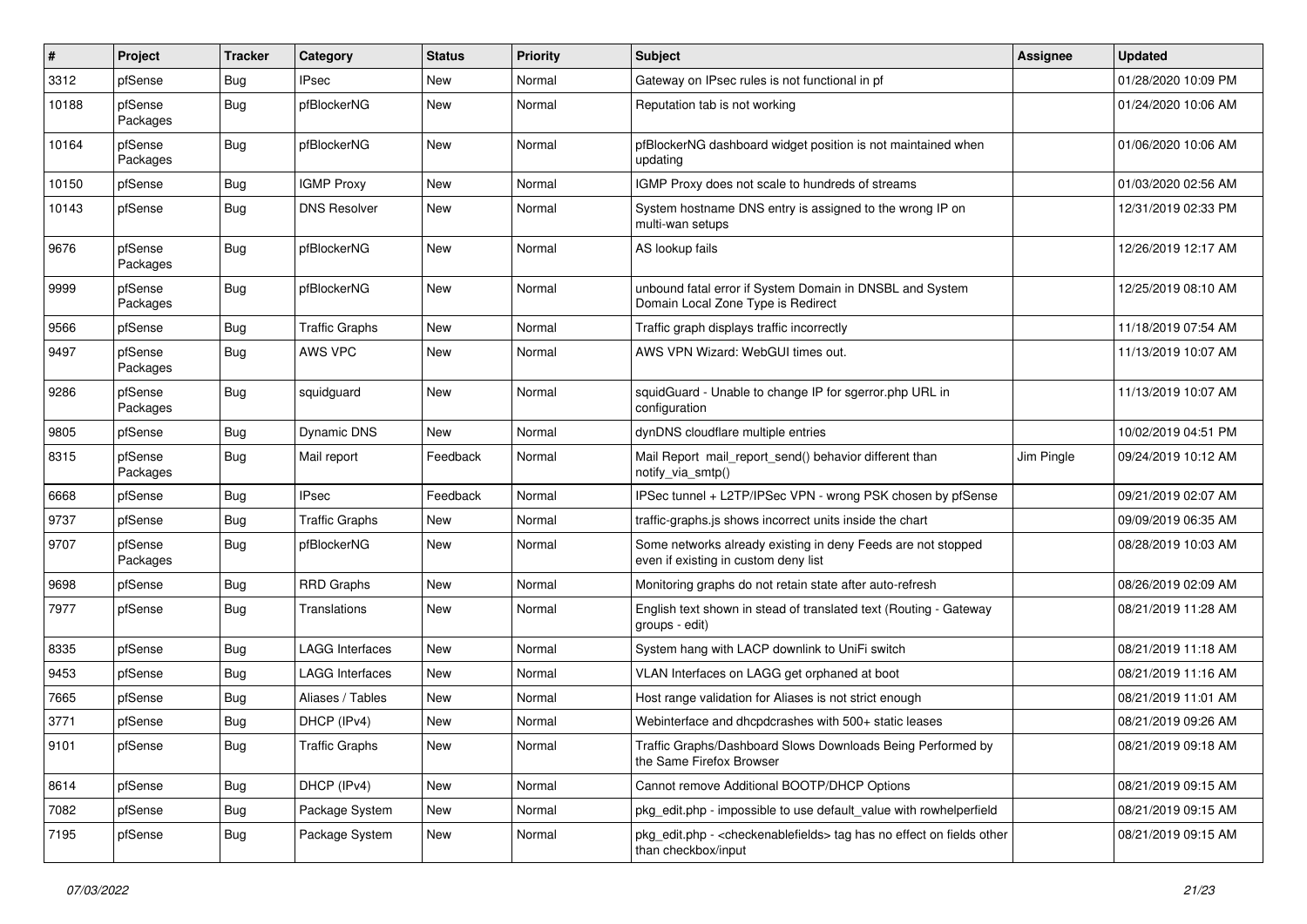| $\vert$ # | <b>Project</b>      | <b>Tracker</b> | Category                                        | <b>Status</b> | <b>Priority</b> | <b>Subject</b>                                                                                     | <b>Assignee</b> | <b>Updated</b>      |
|-----------|---------------------|----------------|-------------------------------------------------|---------------|-----------------|----------------------------------------------------------------------------------------------------|-----------------|---------------------|
| 8095      | pfSense             | Bug            | Translations                                    | New           | Normal          | Unescaped simple quotes break JavaScript features when the<br>French translation is enabled        |                 | 08/21/2019 09:06 AM |
| 7373      | pfSense             | Bug            | Rules / NAT                                     | <b>New</b>    | Normal          | Firewall schedules GUI needs to be redone from scratch                                             |                 | 08/21/2019 08:56 AM |
| 7172      | pfSense             | Bug            | DHCP (IPv4)                                     | <b>New</b>    | Normal          | Sorting by hostname in Services > DHCP Server > LAN should be<br>"natural" (alphanumeric friendly) |                 | 08/20/2019 03:47 PM |
| 8570      | pfSense             | Bug            | <b>XML Parser</b>                               | <b>New</b>    | Normal          | Empty (dn)shaper config gets populated with newline                                                |                 | 08/20/2019 02:45 PM |
| 6295      | pfSense             | <b>Bug</b>     | <b>Traffic Shaper</b><br>(Limiters)             | <b>New</b>    | Normal          | Crash upon applying CODELQ to untagged parent interface when<br>also applied to daughter VLAN      | Luiz Souza      | 08/20/2019 02:44 PM |
| 7303      | pfSense             | <b>Bug</b>     | <b>IPv6 Router</b><br>Advertisements<br>(RADVD) | New           | Normal          | ipv6 connectivity lost on pfSense reboot                                                           |                 | 08/20/2019 12:23 PM |
| 8512      | pfSense             | Bug            | <b>PPP</b> Interfaces                           | <b>New</b>    | Normal          | PPPoE reconnect fails after interface flap                                                         |                 | 08/20/2019 10:06 AM |
| 8804      | pfSense             | <b>Bug</b>     | <b>PPP</b> Interfaces                           | New           | Normal          | Netgate SG-1000 PPPoE Keepalives not prioritized, internet drops                                   |                 | 08/20/2019 10:06 AM |
| 9192      | pfSense             | Bug            | <b>PPP</b> Interfaces                           | <b>New</b>    | Normal          | PPPoE daemon selects wrong interface                                                               |                 | 08/20/2019 10:05 AM |
| 9662      | pfSense<br>Packages | Bug            | pfBlockerNG                                     | New           | Normal          | PfblockerNG do not update after pfsense reboot and wait for next<br>cron task                      |                 | 08/20/2019 09:00 AM |
| 9690      | pfSense             | <b>Bug</b>     | Interfaces                                      | <b>New</b>    | Normal          | Ethernet flow control should be disabled by default                                                |                 | 08/19/2019 06:45 PM |
| 7286      | pfSense             | <b>Bug</b>     | OpenVPN                                         | Incomplete    | Normal          | OpenVPN client is unreliable when you have multiple tunnels                                        |                 | 08/19/2019 03:28 PM |
| 9495      | pfSense<br>Packages | <b>Bug</b>     | <b>AWS VPC</b>                                  | <b>New</b>    | Normal          | AWS VPC VPN wizard produces incorrect config (SHA256 should<br>be SHA1)                            |                 | 08/19/2019 02:45 PM |
| 7964      | pfSense             | Bug            | Multi-WAN                                       | <b>New</b>    | Normal          | Restart openypn on gateway switching                                                               |                 | 08/19/2019 12:35 PM |
| 7757      | pfSense             | <b>Bug</b>     | Backup / Restore                                | New           | Normal          | Auto Config Backup fails to upload unless Default Gateway is up                                    |                 | 08/16/2019 12:47 PM |
| 9585      | pfSense             | Bug            | Interfaces                                      | New           | Normal          | 6RD: Unable to reach hosts on within same 6rd-domain                                               |                 | 08/14/2019 02:39 PM |
| 9343      | pfSense             | Bug            | DHCP (IPv4)                                     | New           | Normal          | diag arp.php times out with large DHCPD leases table                                               |                 | 08/14/2019 01:19 PM |
| 9167      | pfSense             | Bug            | Rules / NAT                                     | New           | Normal          | Some Important ICMPv6 Traffic Not Allowed by Default Rules                                         |                 | 08/14/2019 01:00 PM |
| 9035      | pfSense             | Bug            | Rules / NAT                                     | <b>New</b>    | Normal          | Inactive Interfaces are Hidden in Firewall Rules                                                   |                 | 08/14/2019 12:39 PM |
| 9087      | pfSense             | Bug            | <b>Traffic Graphs</b>                           | New           | Normal          | Traffic Graph Widget Legend Not Updating                                                           |                 | 08/14/2019 12:38 PM |
| 8435      | pfSense             | Bug            | Interfaces                                      | New           | Normal          | DHCPv6 unusable in certain circumstances (US AT&T Fiber, etc.)                                     |                 | 08/14/2019 10:52 AM |
| 8076      | pfSense             | Bug            | Backup / Restore                                | New           | Normal          | User can easily apply an unusable interface configuration after<br>restore                         |                 | 08/14/2019 10:52 AM |
| 8526      | pfSense             | Bug            | Interfaces                                      | New           | Normal          | DHCP client ignores server replies when 802.1g tagging is used                                     |                 | 08/14/2019 10:52 AM |
| 8177      | pfSense             | <b>Bug</b>     | Package System                                  | <b>New</b>    | Normal          | '/xsl/package.xsl" is referenced in package XML files but not on<br>the firewall                   |                 | 08/14/2019 09:56 AM |
| 7430      | pfSense             | <b>Bug</b>     | Interfaces                                      | <b>New</b>    | Normal          | pfsense-utils.inc - where_is_ipaddr_configured() should account for<br>loopback interface          |                 | 08/13/2019 03:48 PM |